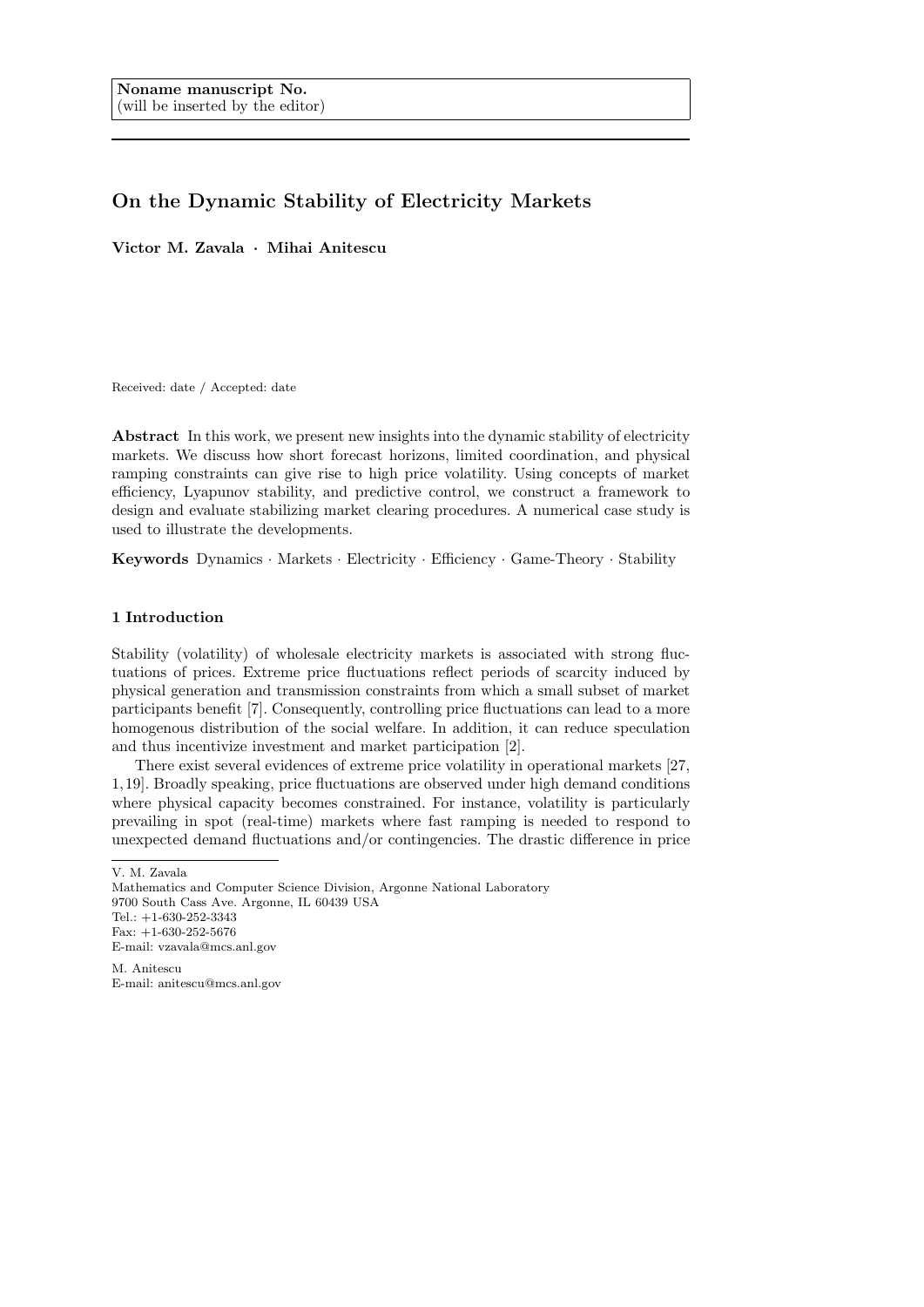volatility in day-ahead and spot markets at the Illinois hub of the MidwestISO region for year 2010 can be observed in Figure 1.

Several studies have tried to understand the emergence of market volatility from static network effects such as transmission congestion  $[26, 12, 5]$ . In these studies, it has been observed that congestion leads to locational scarcity from which a small subset of suppliers benefit. This results in an uneven spread of welfare across the network and gives rise to the notion of locational marginal prices. Limited transmission capacity introduces high sensitivity of the system to demand changes which ultimately manifests in large variations of prices [7]. For instance, demand can increase slightly between time periods and make a transmission line congested, leading to a strong price change. In addition, the lack of sufficient physical transmission capacity provides opportunities for market players to raise their bids to high values.



Fig. 1 Volatility of day-ahead and real-time markets at the Illinois Hub of MidwestISO in 2010.

The transmission congestion viewpoint of market volatility, however, is not sufficient to entirely explain the emergence of price fluctuations. In particular, volatility can arise from unexpected variations of demand from the forecast that require the use of ramping units (e.g., peaking units) to respond to the mismatch in real-time. Meyn and coworkers [8, 28] have observed that ramping leads to price volatility because it introduces market friction. In particular, they show that in the presence of friction, prices fluctuate with no tendency to convergence to the marginal cost. This indicates that ramping constraints add a dynamic dimension to the market volatility problem since, unlike transmission congestion, ramping effects propagate forward in time and can affect stability in the long-term. Kannan and Zavala [18] observed that ramping issues can arise from insufficient foresight (e.g., look-ahead) of clearing procedures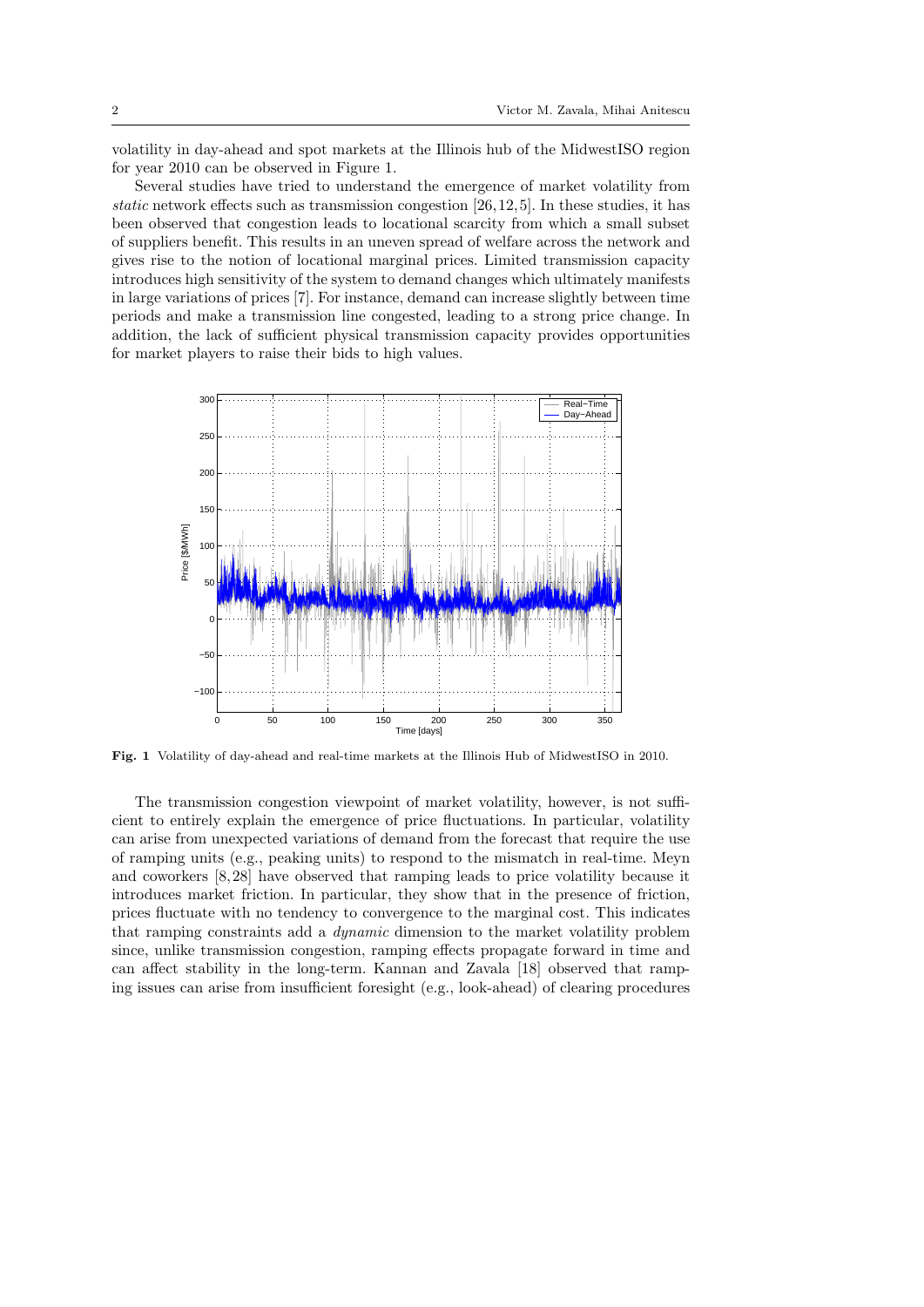and/or from an insufficient time resolution (i.e., how often the market is cleared). In particular, short foresight horizons can lead to more frequent ramp saturation and price volatility. This is important since it implies that the market design itself (i.e., clearing formulation) and not only the physical system capacity contribute to market volatility.

The questions that we address in this paper are: How can we formalize the analysis of market stability? How can we use such a construct to modify market clearing procedures? To address the market analysis question, we propose a control-theoretic framework based on predictive control. We demonstrate that predictive control provides a conceptual framework that can capture general mechanistic effects (e.g., physical constraints), decision-making behavior (e.g., competitive, strategic), and uncertainty handling (e.g., forecast errors). This framework can be used to understand the impact of different market clearing procedures and physical constraints on market behavior that can ultimately lead to more robust market designs capable of sustaining high demand and supply fluctuations, contingencies, and so on. Unfortunately, existing predictive control theory is limited to systems with natural steady-state (e.g., equilibrium) [20] or strong periodicity [14] conditions which do not exist in most economic systems. To address this issue, we construct a market-specific Lyapunov function that can be used to anticipate and monitor market stability. This function is constructed using a clearing efficiency metric that compares the social welfare under constrained and unconstrained conditions. In other words, it assesses the effect of physical constraints on price behavior. The efficiency notion used in this work is borrowed from  $[2, 7, 23]$ and reflects the ability of the ISO to keep prices stable (i.e., closer to a given reference) and thus more predictable. We use our framework to explain how volatility arises from short foresight horizons in clearing procedures, from forecast errors, and from limited coordination between the ISO and the players. In addition, we propose the incorporation of stabilizing constraints to market clearing procedures to mitigate volatility.

The paper is structured as follows. In Section 2 we present a simplified market structure to develop the control concepts. In Section 4 we discuss implementation issues of market clearing procedures arising from incomplete bidding. In Section 3 we analyze the numerical stability properties of the market game. In Section 5 we derive a framework to analyze dynamic stability properties. In Section 6 we present a numerical case study. Finally, in Section 7 we provide concluding remarks and recommendations for future extensions.

# 2 Market Structure

We first define the market structure under consideration and discuss the underlying modeling assumptions. We highlight that the market structure has been simplified in order to illustrate the control concepts. To avoid confusion, we discuss extensions to more general market models in Section 7.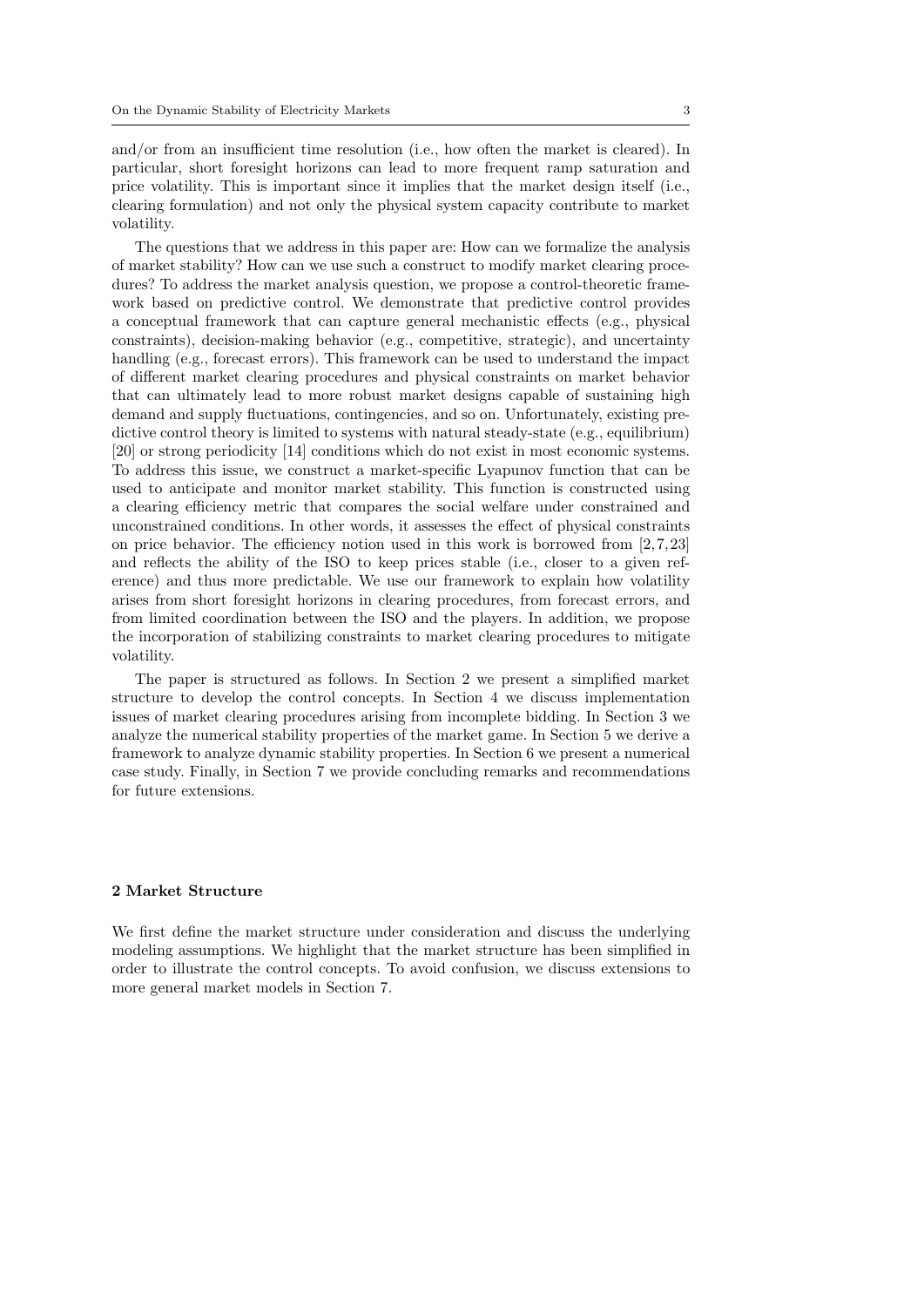# 2.1 Suppliers

We consider a supply-function equilibrium market structure under a competitive setting similar to those proposed in [15, 18]. Here, the supplier decisions are the parameters  $a_t^i, b_t^i$  of the affine supply function:

$$
q_t^i(p_t, b_t^i, a_t^i) = b_t^i \cdot (p_t - a_t^i). \tag{1}
$$

Here,  $q_t^i \geq 0$  is the production quantity of supplier  $i \in \mathcal{S} := \{1..S\}$  at time  $t; p_t \geq 0$  is the price at time t, and  $a_t^i, b_t^i$  are the bidding coefficients at time t for supplier i. We assume that the supply function is non-decreasing in  $p_t$ . Consequently, we impose the requirement that  $b_t^i \geq 0$ . We will restrict the intercept parameter  $a_t^i$  to be zero. This is necessary in order to avoid multiplicity of solutions. The supply function can also be expressed in inverse form as

$$
p_t(q_t^i, b_t^i) = \frac{1}{b_t^i} q_t^i.
$$
\n<sup>(2)</sup>

The consumer demands will be assumed to be *inelastic*  $d_t^j$ ,  $j \in \mathcal{C} := \{1..C\}$  at time t. In addition, we ignore forward contracts as those arising in two-settlement markets [17].

The supplier decision-making problem can be posed as follows. Starting at current time k, and given the price signals  $p_t$  over the future horizon  $\mathcal{T}_k = \{k..k + T\}$ , where T is the horizon length and  $\hat{q}_k^i, \hat{b}_k^i$  are the current states at time k for the supplier, find the bidding parameters trajectories  $b_t^i$ ,  $t \in \mathcal{T}_k$ , that maximize the future profit (revenue minus production cost). The suppliers  $i \in \mathcal{S}$  solve the following problem:

 $\mathbf s$ 

$$
\max_{b_t^i, q_t^i} \sum_{t \in \mathcal{T}_k} \phi_t^i := \sum_{t \in \mathcal{T}_k} \left( p_t \cdot q_t^i - c_t^i(q_t^i) \right) \tag{3a}
$$

$$
\text{t. } q_t^i = b_t^i \cdot p_t, \ t \in \mathcal{T}_k \tag{3b}
$$

$$
\underline{q}^i \le q^i_t \le \overline{q}^i, \ t \in \mathcal{T}_k \tag{3c}
$$

$$
b_t^i \ge 0, \ t \in \mathcal{T}_k \tag{3d}
$$

$$
q_k^i = \hat{q}_k^i, \ b_k^i = \hat{b}_k^i,\tag{3e}
$$

where  $q^i, \overline{q}^i \geq 0$  are the lower and upper production limits, respectively. The accumulated future profit is denoted by  $\sum_{t \in \mathcal{T}_k} \phi_t^i$ . The marginal cost function is assumed to have the form

$$
c_t^i(q_t^i) = h_t^i \cdot q_t^i + \frac{1}{2} g_t^i \cdot (q_t^i)^2.
$$
 (4)

We make the common assumption that  $g_t^i > 0$  so the production cost is strongly convex in  $q_t^i$  [25]. Consequently, we have that the supplier problem is strongly convex in the space of  $q_t^i$ . We also note that the case where  $p_t = 0$  has a feasible solution only if  $b_t^i = q_t^i = 0$  is admissible (i.e., the minimum capacity must be  $\underline{q}^i = 0$ ). We summarize the problem properties in the following statement.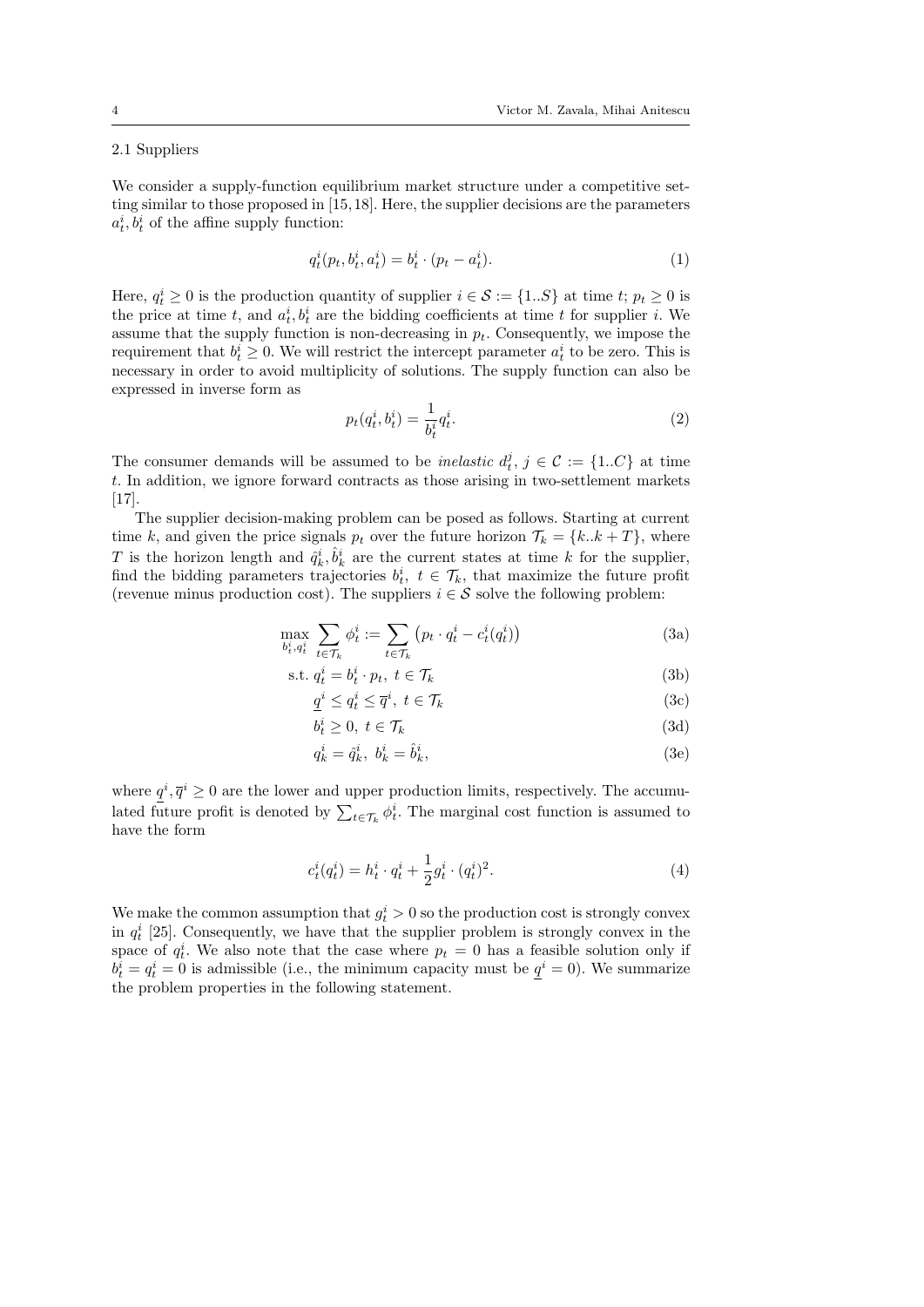*Property 1* If  $g_t^i > 0$ , problem (3) is strongly convex. If  $p_t > 0$ , the problem has a feasible solution for any  $q^i, \overline{q}^i \geq 0$ . If  $p_t = 0$ , the problem admits a solution only if  $q^i=0.$ 

We can pose this problem entirely in terms of the prices  $p_t$  and the supply function parameters  $b_t^i$  by substituting (3b) into (3a) and (3c). In addition, we interpret the bidding parameters  $b_t^i$  as the suppliers *states*. These modifications lead to the following equivalent formulation in state-space form:

$$
\max_{b_t^i, \Delta b_t^i} \sum_{t \in \mathcal{T}_k} \left( p_t \cdot b_t^i \cdot p_t - c_t^i \left( b_t^i \cdot p_t \right) \right) \tag{5a}
$$

$$
\text{s.t. } b_{t+1}^i = b_t^i + \Delta b_t^i, \ t \in \mathcal{T}_k^- \tag{5b}
$$

$$
\underline{q}^i \le b_t^i \cdot p_t \le \overline{q}^i, \ t \in \mathcal{T}_k \tag{5c}
$$

$$
b_t^i \ge 0, \ t \in \mathcal{T}_k \tag{5d}
$$

$$
b_k^i = \hat{b}_k^i,\tag{5e}
$$

where  $\mathcal{T}_k^- := \mathcal{T}_k \setminus \{k+T\}$ . The bidding increments  $\Delta b_t^i$  are interpreted as the control actions of the supplier. Note that these are unconstrained. A direct consequence of this is that the feasible set of the problem is invariant to the initial states  $\hat{b}_k^i$ . In addition, the feasible set is invariant to the price signals  $p_t$  since it is always possible to find  $b_t^i \geq 0$  mapping any  $p_t$  to a feasible quantity  $q_t^i$ . Consequently, we denote the feasible set of this problem as  $\Omega^i$ .

#### 2.2 ISO Market Clearing

The independent system operator (ISO) receives the bidding parameters  $b_t^i$ ,  $i \in \mathcal{S}, t \in$  $\mathcal{T}_k$  and physical information about the generators (ramps and capacity limits) and clears the market by determining the generation quantities and prices that balance total supply and demand. The interaction between the ISO and the suppliers results in a game whose solution is a dynamic equilibrium denoted as  $q_{t*}^i, p_{t*}, b_{t*}^i, i \in \mathcal{S}, t \in \mathcal{T}_k$ .

The main objectives of the ISO include, among others, to maximize social welfare and to keep clearing prices well-behaved [23]. This can be done, for instance, by ensuring that spot and day-ahead prices converge or by keeping prices close to the marginal costs which are more stable. In this work, market stability will be measured as the distance of the clearing prices from a more stable reference in the presence of dynamic fluctuations of demands and renewable supply and physical constraints. In other words, we will not seek to keep prices constant since this is impossible (even in the absence of constraints) because of the inherent dynamic variations of the inelastic demand. To define our reference, we propose to use a basic concept of *efficiency* which will measure the effect of physical constraints on social welfare and price behavior.

To establish our efficiency metric, we first define an ideal unconstrained market clearing problem that does not account for ramp constraints. This problem can be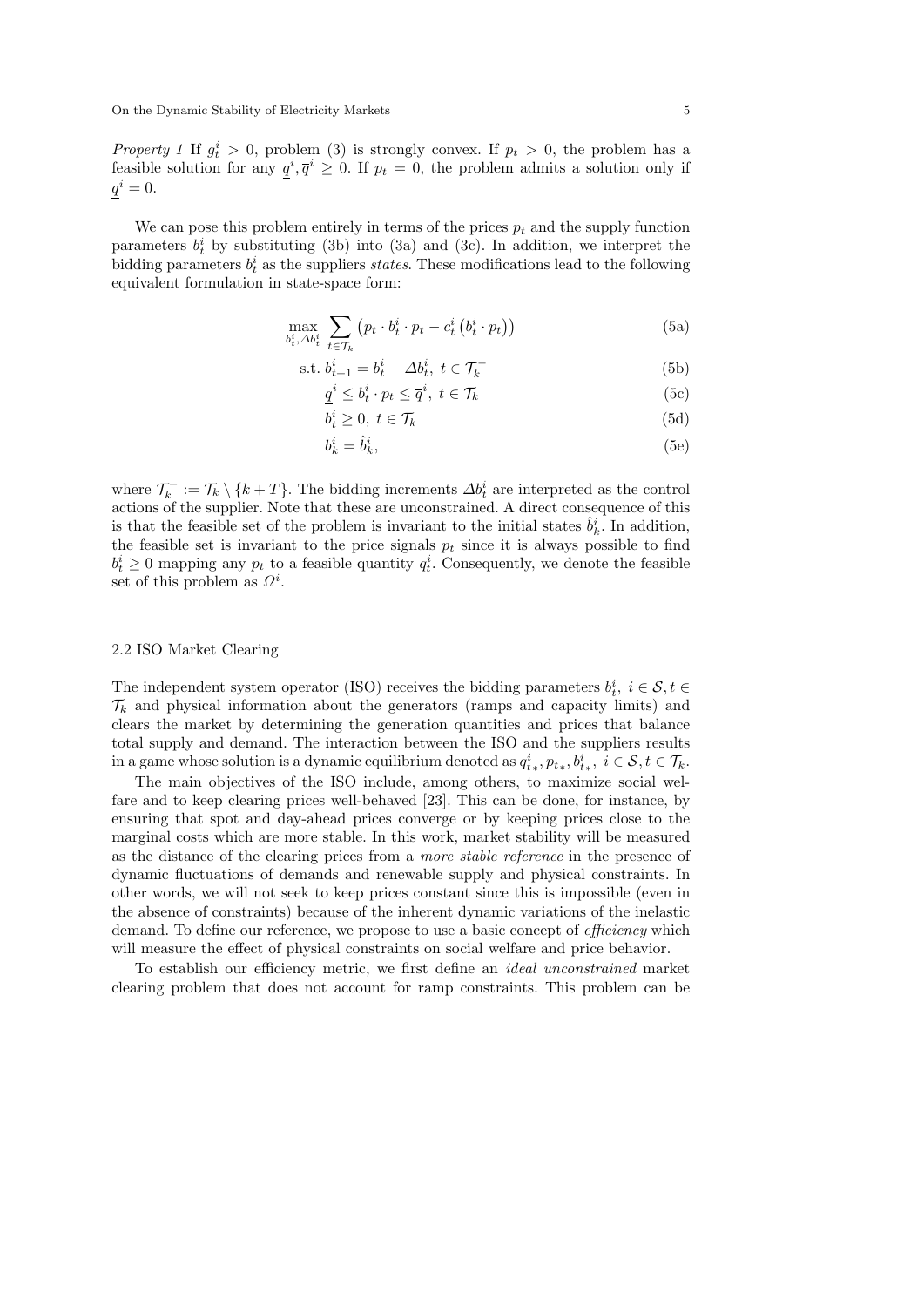stated as follows. Given supply function states  $b_t^i$ , solve [4]:

$$
\min_{q_t^i} \quad \sum_{t \in \mathcal{T}_k} \bar{\varphi}_t := \sum_{t \in \mathcal{T}_k} \sum_{i \in \mathcal{S}} \int_0^{q_t^i} p_t(q, b_t^i) dq \tag{6a}
$$

$$
\sum_{i \in S} q_t^i \ge \sum_{j \in \mathcal{C}} d_t^j, \ t \in \mathcal{T}_k
$$
\n(6b)

$$
\underline{q}^i \le q_t^i \le \overline{q}^i, \ i \in \mathcal{S}, t \in \mathcal{T}_k,\tag{6c}
$$

where

$$
\int_0^{q_t^i} p_t(q, b_t^i) dq = \frac{1}{2 b_t^i} (q_t^i)^2.
$$
 (7)

Since the demands are fixed, the objective function is the negative social welfare [15], denoted as  $\sum_{t\in\mathcal{T}_k}\bar{\varphi}_t$ . We have that  $\bar{\varphi}_t \geq 0$  since  $q_t^i, b_t^i \geq 0$ . The multipliers for the constraint (6b) are the prices  $\bar{p}_t \geq 0$ . Note that the feasible set of this problem is not affected by the bidding parameters, since they enter only in the objective function. In addition, in this ideal unconstrained formulation, we assume that the generators can move infinitely fast between production levels. This assumption decouples the problem in time. Hence, the feasible set of this problem is invariant to the current state of the generators  $\hat{q}_k^i$ . Consequently, in the absence of ramp constraints, the effect of physical constraints on prices is only instantaneous and does not propagate forward in time.

The unconstrained market clearing problem is strongly convex for fixed  $b_t^i > 0$ . The case where  $b_t^i = 0$  only has a feasible solution if  $q_t^i = 0$  is admissible (i.e.,  $\underline{q}^i = 0$ ). This can be seen from the optimality condition (34a) in the Appendix. In this case, it is possible to eliminate  $q_t^i$  from the formulation by fixing its value to zero. The problem always has a feasible solution as long as the demand is reachable. This can be achieved if the demand satisfies  $\sum_{i \in \mathcal{S}} \underline{q}^i \leq \sum_{j \in \mathcal{C}} d_t^j \leq \sum_{i \in \mathcal{S}} \overline{q}^i$ ,  $t \in \mathcal{T}_k$ . We summarize these properties in the following statement.

*Property 2* If  $b_t^i > 0$ , problem (6) is strongly convex. The problem has a feasible solution if  $\sum_{i \in \mathcal{S}} \underline{q}^i \leq \sum_{j \in \mathcal{C}} d_i^j \leq \sum_{i \in \mathcal{S}} \overline{q}^i$  holds. If  $b_t^i > 0$ , feasibility holds for any  $\underline{q}^i, \overline{q}^i \geq 0$ . If  $b_t^i = 0$ , the problem admits a solution only if  $\underline{q}^i = 0$ .

For our analysis, we note that having infinitely fast dynamics in the generators is equivalent to assume that their ramp capacities are equal to the distance between the maximum and minimum generation capacities  $\overline{q}^i$  and  $q^i$ , respectively. Thus, we can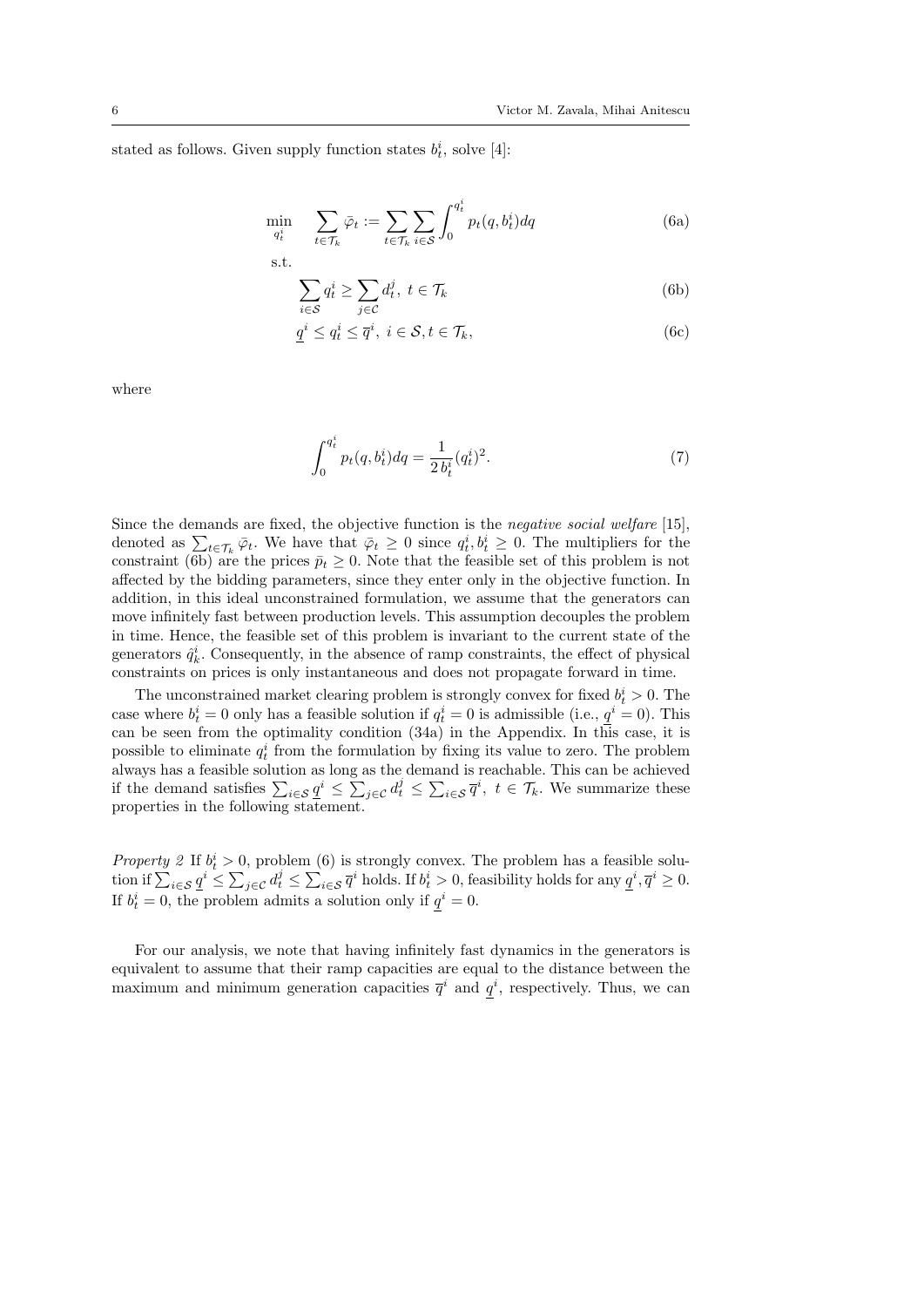pose (6) in the following equivalent state-space form:

$$
\min_{q_t^i, \Delta q_t^i} \quad \sum_{t \in \mathcal{T}_k} \bar{\varphi}_t := \sum_{t \in \mathcal{T}_k} \sum_{i \in \mathcal{S}} \int_0^{q_t^i} p_t(q, b_t^i) dq
$$
\n
$$
\text{s.t.} \tag{8a}
$$

$$
q_{t+1}^i = q_t^i + \Delta q_t^i, \ i \in \mathcal{S}, \ t \in \mathcal{T}_k^-
$$
\n<sup>(8b)</sup>

$$
\sum_{i \in S} q_t^i \ge \sum_{j \in \mathcal{C}} d_t^j, \ t \in \mathcal{T}_k \tag{8c}
$$

$$
-(\overline{q}^i - \underline{q}^i) \le \Delta q_t^i \le (\overline{q}^i - \underline{q}^i), \ i \in \mathcal{S}, t \in \mathcal{T}_k^-
$$
\n(8d)

$$
\underline{q}^i \le q^i_t \le \overline{q}^i, \ i \in \mathcal{S}, t \in \mathcal{T}_k \tag{8e}
$$

$$
q_k^i = \hat{q}_k^i, \ i \in \mathcal{S}.\tag{8f}
$$

The variables  $\Delta q_t^i$  are the generation ramp increments that are bounded by  $\pm(\overline{q}^i-\underline{q}^i)$ , the maximum generation ramp that is physically possible. We will see in the following proposition that it is possible to drop the dynamic constraints (8b). Hence, the feasible set is invariant to the initial state of the suppliers  $\hat{q}_k^i$ . Accordingly, the feasible set will be denoted as  $\Omega_{UNC}^{ISO}(\hat{q}_k^i)$  or  $\Omega_{UNC}^{ISO}$ .

### Proposition 1 Problems (6) and (8) are equivalent.

**Proof:** The unconstrained problem (6) generates optimal trajectories  $\{q_t^i\}$ ,  $i \in \mathcal{S}$ . Since  $\underline{q}^i \le q^i_t \le \overline{q}^i$ ,  $t \in \mathcal{T}_k$ , we have  $-(\overline{q}^i - \underline{q}^i) \le q^i_{t+1} - q^i_t \le (\overline{q}^i - \underline{q}^i)$ ,  $t \in \mathcal{T}_k^-$ . Moreover, this trajectory is invariant to the initial states  $\hat{q}_k^i$  since  $\underline{q}^i \leq \hat{q}_k^i \leq \overline{q}^i$ . For problem (8), since the ramp increments  $\Delta q_t^i$  are bounded by  $\pm(\overline{q}^i-\underline{q}^i)$ , the optimal trajectories of (6) can be reached from any initial condition  $\hat{q}_i^k$ . This is equivalent to removing the variables  $\Delta q_t^i$ , dynamic constraints (8b), and initial conditions (8f).  $\Box$ 

The prices resulting from the ideal clearing problem are the multipliers of the clearing condition (8c) and will be denoted as  $\bar{p}_t$ . Since these *ideal price signals* are not affected by volatility effects introduced by ramping constraints, they can be used as a reference in assessing the volatility of the actual physically constrained market. We also note that, in the absence of the capacity constraints (8e), the prices balance the suppliers marginal costs. In this case, the optimality conditions for the ISO (34) reduce to,

$$
p_t = \frac{1}{b_t^i} q_t^i, \ t \in \mathcal{T}_k, \ i \in \mathcal{S}
$$
\n
$$
(9a)
$$

$$
0 \le p_t \perp \sum_{i \in \mathcal{S}} q_t^i - \sum_{j \in \mathcal{C}} d_t^j \ge 0, \ t \in \mathcal{T}_k. \tag{9b}
$$

If supply matches demand, the price is given by,

$$
p_t = \frac{\sum_{j \in \mathcal{C}} d_t^j}{\sum_{i \in \mathcal{S}} b_i^i}, \ t \in \mathcal{T}_k. \tag{10}
$$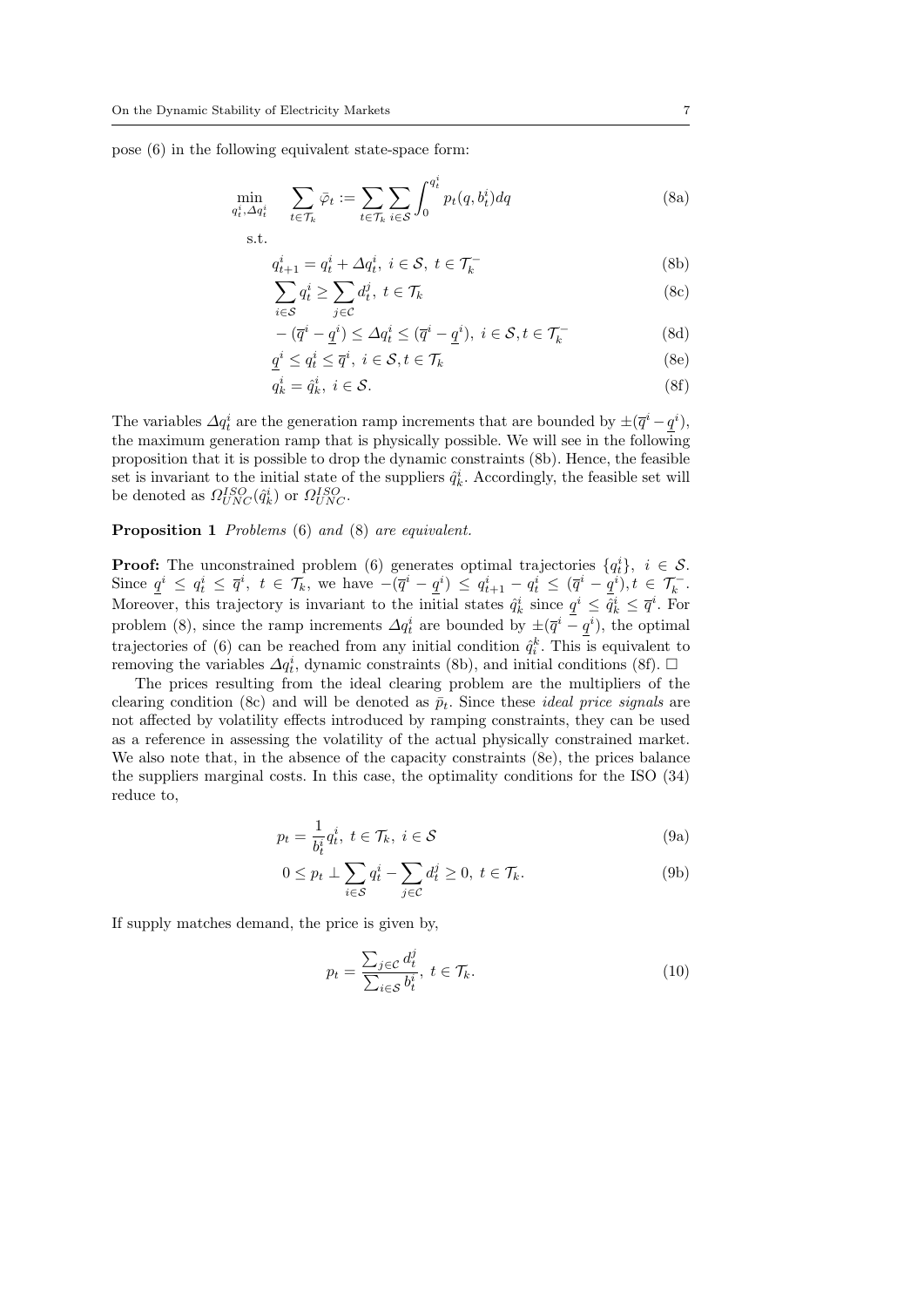From (9a) we can see that the price balances the marginal costs for the suppliers. In the presence of capacity constraints, however, the bound multipliers  $\underline{\nu}_t^i$ ,  $\overline{\nu}_t^i$  in (34a) can become non-zero, leading to non-smooth changes in the price away from the marginal costs.

The solution of the ideal ISO clearing problem with no ramp or capacity constraints represents the maximum possible performance of the system and leads to the most stable price signals given by those balancing the marginal costs. As can be seen, physical constraints induce market friction and volatility into the price signals that make prices drift away from the suppliers marginal costs [7,8]. Also note that, even in the absence of physical constraints, prices exhibit dynamics induced by the demand dynamics. Consequently, there is no steady-state equilibrium for the prices.

We now consider the *constrained* market clearing problem:

$$
\min_{q_t^i, \Delta q_t^i} \sum_{t \in \mathcal{T}_k} \varphi_t := \sum_{t \in \mathcal{T}_k} \sum_{i \in \mathcal{S}} \int_0^{q_t^i} p_t(q, b_t^i) dq \tag{11a}
$$

$$
\text{s.t. } q_{t+1}^i = q_t^i + \Delta q_t^i, \ i \in \mathcal{S}, t \in \mathcal{T}_k^- \tag{11b}
$$

$$
\sum_{i \in S} q_t^i \ge \sum_{j \in \mathcal{C}} d_t^j, \ t \in \mathcal{T}_k \tag{11c}
$$

$$
-\underline{r}^i \le \Delta q_t^i \le \overline{r}^i, \ i \in \mathcal{S}, t \in \mathcal{T}_k^-
$$
\n(11d)

$$
\underline{q}^i \le q_t^i \le \overline{q}^i, \ i \in \mathcal{S}, t \in \mathcal{T}_k \tag{11e}
$$

$$
q_k^i = \hat{q}_k^i, \ i \in \mathcal{S}.\tag{11f}
$$

The multipliers for the constraint (11c) are the prices  $p_t > 0$ . In this formulation, the ramps are bounded by  $r^i, \bar{r}^i \leq (\bar{q}^i - q^i)$ , respectively. This constrains the dynamic response of the generators. As before, we note that the bidding parameters  $b_t^i$  enter only the cost function and thus do not affect the feasible set. In this case, however, the dynamic constraints introduce time coupling because the ramp constraints might become active. Consequently, the feasible set does depend on the initial conditions  $\hat{q}_k^i$ . Accordingly, the feasible set of this problem will be denoted as  $\Omega^{ISO}(\hat{q}_k^i)$ .

The constrained social welfare is denoted as  $\sum_{t \in \mathcal{T}_k} \varphi_t$  with  $\varphi_t \geq 0$  since  $b_t^i, q_t^i \geq 0$ . It is easy to prove that  $\sum_{t \in \mathcal{T}_k} \varphi_t \geq \sum_{t \in \mathcal{T}_k} \bar{\varphi}_t$  since  $\Omega^{ISO}(\hat{q}_k^i) \subseteq \Omega^{ISO}_{UNC}(\hat{q}_k^i)$ . In other words, the performance of the constrained clearing problem is bounded by that of the unconstrained counterpart. It is not obvious, however, that  $\varphi_t > \bar{\varphi}_t$  holds point wise since the constrained problem (11) exhibits time coupling. We prove this in a different way in the following proposition.

**Proposition 2** For fixed  $b_t^i > 0$ , the point social welfare  $\varphi_t$  evaluated at a solution of problem (11) and  $\overline{\varphi}_t$  evaluated at a solution of (6) satisfy  $\varphi_t \geq \overline{\varphi}_t$ ,  $t \in \mathcal{T}_k$ . Moreover, equality holds only if the ramp constraints are non binding.

**Proof:** At  $t = k$  we have that  $\varphi_k = \bar{\varphi}_k$  since the initial conditions  $\hat{q}_k^i$  are fixed. The unconstrained cost  $\bar{\varphi}_{k+1}$  is invariant to the state of the current time step since there are no ramp constraints. Consequently, there does not exist a feasible combination of increments  $\Delta q_k^i$  that can reach a feasible state  $q_{k+1}^i$  satisfying  $\varphi_{k+1} < \bar{\varphi}_{k+1}$ . Using induction over  $t = k, ..., k + T$ , we have that  $\varphi_t \geq \bar{\varphi}_t$  point wise with equality if and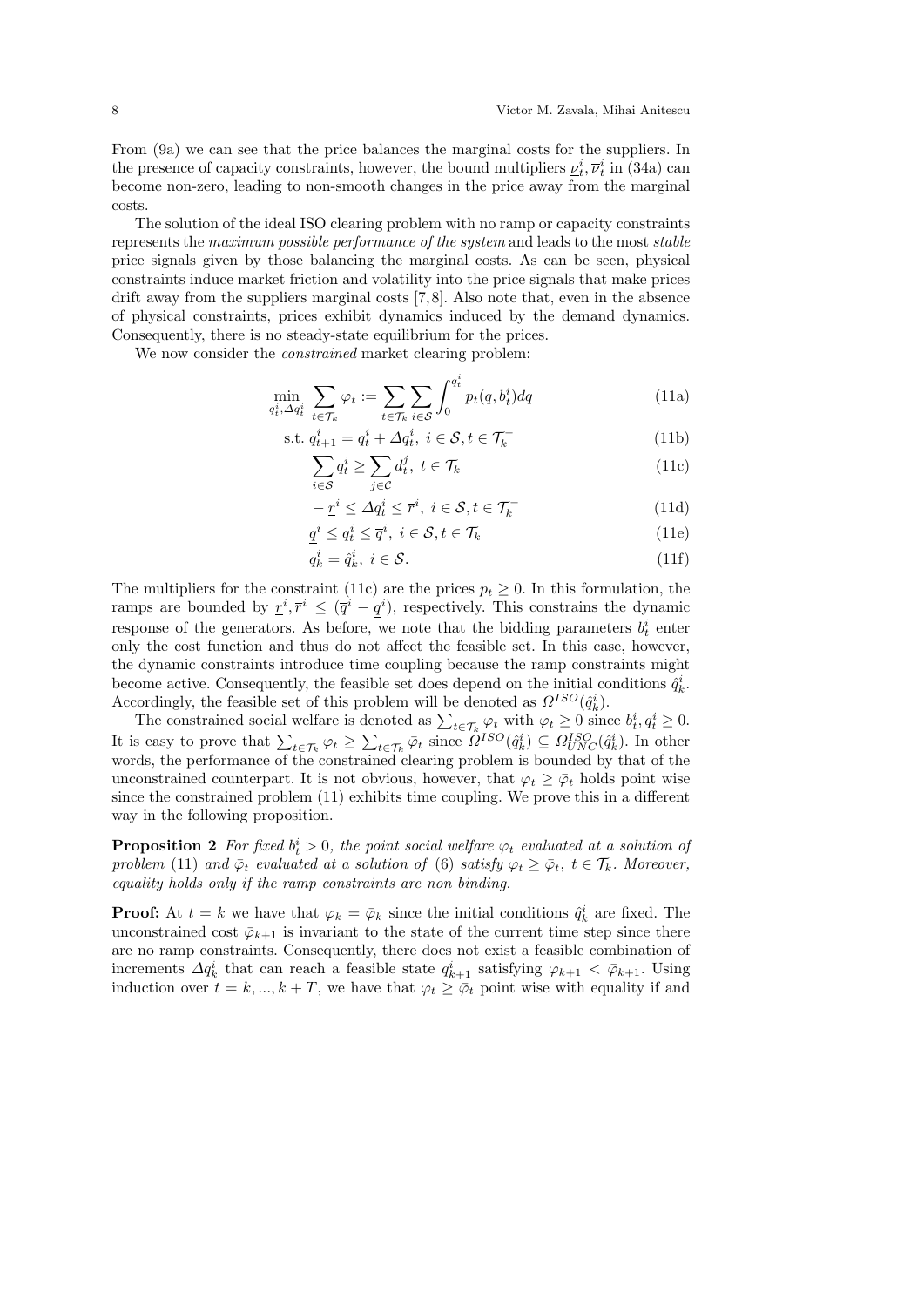only if the ramp constraints are non-binding.  $\square$ 

We now formally define the *point efficiency*  $\eta_t$  as

$$
\eta_t := \frac{\bar{\varphi}_t}{\varphi_t} = 1 - \frac{\varphi_t - \bar{\varphi}_t}{\varphi_t}, \quad t \in \mathcal{T}_k.
$$
\n(12)

By definition and from Proposition 2, we have that  $\eta_t \in [0,1]$ . The case where  $\eta_t = 1$  is achieved if and only if  $\varphi_t = \bar{\varphi}_t$ . The case where  $\eta_t = 0$  occurs if and only if the constrained social welfare diverges to infinity. This case can occur, for instance, when the demands cannot be met given the current states the generators and the ramping constraints. This implies that the constrained prices  $p_t$  diverge (i.e., a small change in demand leads to large changes in price). Based on the definition of efficiency, we can see that maximizing efficiency is equivalent to minimizing the negative social welfare. While this is an obvious result from a modeling point of view, we will see that adding the efficiency definition in the market clearing problem (11) is advantageous if one seeks to stabilize prices.

In the following, by market stability we will imply price stability which we measure in terms of the distance between the prices of the constrained and unconstrained market clearing problems  $|p_t - \bar{p}_t|$ . In other words, our hope is that, by keeping  $\eta_t$  stable or bounded by keeping the costs close to the costs of the unconstrained problem, we can keep the distance  $|p_t - \bar{p}_t|$  stable as well. This strategy is motivated from the fact that the prices of the problems defining  $\varphi_t$  and  $\bar{\varphi}_t$  coincide when the ramp constraints are non-binding. In the following section we will also see that, if the solution of the game is stable, then the price difference can be bounded above by the cost difference. Note that it is also possible to define the reference price  $\bar{p}_t$  as that given by the clearing problem with no ramping and capacity constraints (the price that balances the marginal costs). While this can significantly affect the actual magnitude of efficiency (because capacity constraints are often active), it does not affect the generality of our results.

We highlight the relevance of using the proposed efficiency metric as an indirect way to stabilize prices since prices are derived quantities (dual variables) of the clearing procedure problem. Formulating clearing procedures to shape dual variables is in general extremely difficult so we prefer to do this implicitly. We also highlight that maximizing the proposed efficiency metric seeks to stabilize the prices by keeping the social welfare close to that of the unconstrained counterpart (i.e., it serves as a measure of the effect of physical constraints) and does not necessarily have a direct connection with other efficiency metrics used in economic studies such as allocative and productive efficiencies [16, 3]. The proposed efficiency metric was derived based on the observation that physical constraints (capacity, ramping, congestion) introduce market friction and thus lead to volatility [8]. Our metric implicitly tries to quantify the effect of physical constraints. In this sense, our efficiency notion is related to that used in  $[23, 2]$  in which efficiency implies that prices stay close to a given reference trajectory and predictable. In actual markets, for instance, ISOs use the deviation of spot markets from day-ahead markets as an efficiency metric [23]. The idea is that, if the deviation is high, speculation can arise leading to low market participation and other undesired effects. In addition, large price deviations might point toward manipulation practices [7].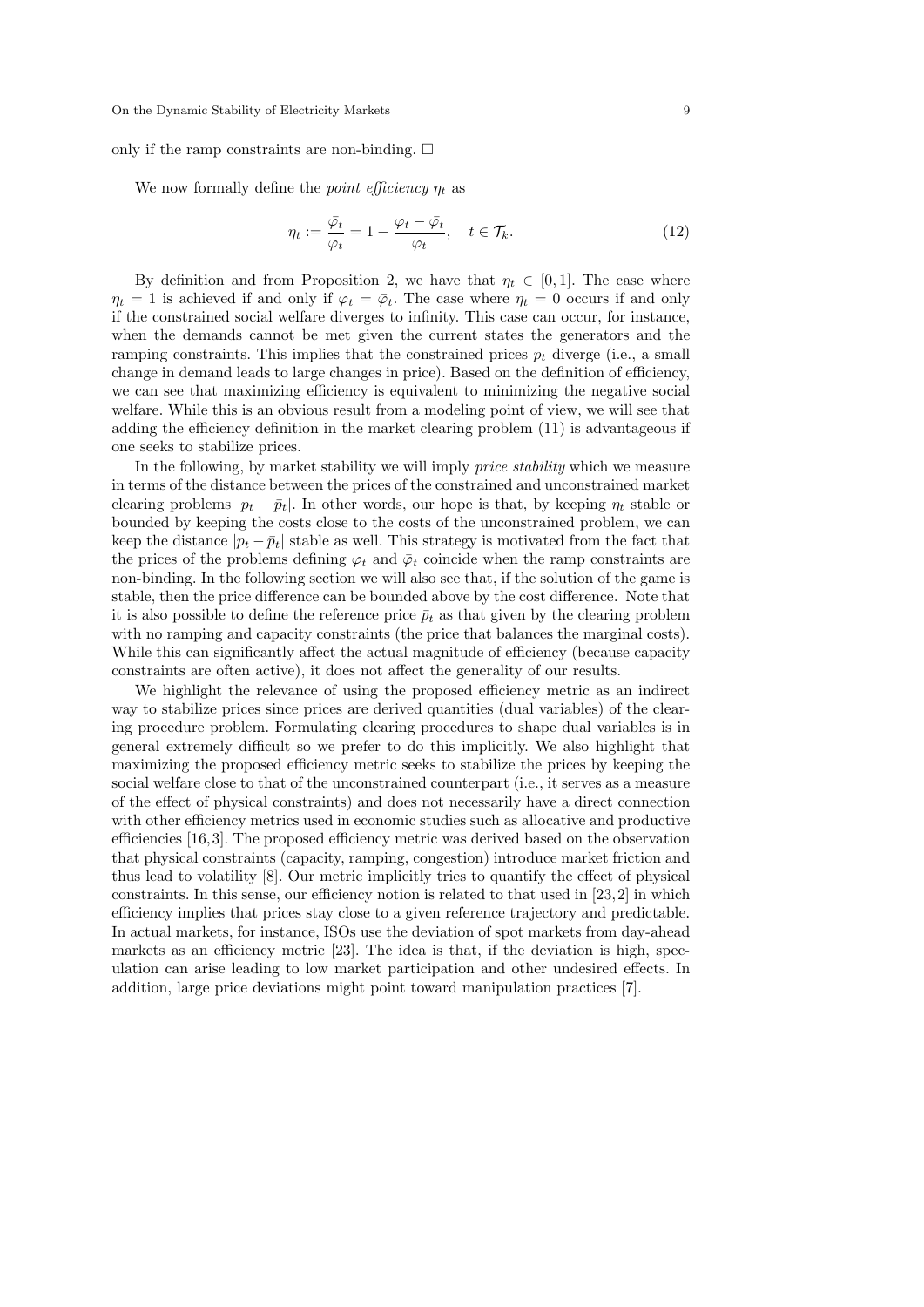Our analysis does not considered network constraints in order to simplify the presentation. However, the definition of efficiency can account for other physical constraints limiting performance with respect to the unconstrained clearing problem (6).

### 3 Game Numerical Stability

In this section, we provide conditions guaranteeing that the distance in performance between the constrained and unconstrained games can be bounded by the magnitude of the ramp limits. In addition, we establish an upper bound on the distance of the prices as a function of the distance in cost. The analysis also allows us to bound the equilibrium solution of the game under parametric perturbations of exogenous factors such as demands or renewable generation. This will be necessary in our dynamic stability results of Section 5.

Using the equivalence between  $(8)$  and  $(6)$ , we have that the only difference between problems (8) and (11) are the ramp lower and upper bounds. Consequently, problem (11) results from parameter embedding of (8) with perturbations on the ramp limits of the form  $\bar{r}^i - (\bar{q}^i - q^i)$  and  $\underline{r}^i - (\bar{q}^i - q^i), i \in \mathcal{S}$ . Using this observation we can analyze stability for the solution of the unconstrained game under perturbations of the ramp limits and other parameters such as demands.

A way to establish numerical stability of the game equilibrium solution is to ensure that the mapping matrix of the variational inequality resulting from coupling the optimality conditions of the ISO (11) and suppliers (3) problems is nonsingular at a given solution [24]. By coupling the block KKT systems (32) and (37) derived in the Appendix at a given solution of the game  $q_*^s, \nu_*^s, b_*, q_*^I, p_*, \nu_*^I$ , we obtain

$$
\begin{bmatrix} G & A_{\nu}^s & 0 & 0 & A_{\rho}^s & 0 \\ A_{\nu}^s & 0 & 0 & 0 & 0 & 0 \\ I & 0 & P & 0 & BH & 0 \\ 0 & 0 & -B^{-2} & B^{-1} & A_{\rho}^{T} & A_{\nu}^{T} \\ 0 & 0 & 0 & A_{\rho}^{T} & 0 & 0 \\ 0 & 0 & 0 & A_{\nu}^{T} & 0 & 0 \end{bmatrix} \begin{bmatrix} q^s \\ \nu^s \\ b \\ q^I \\ p \\ \nu^I \end{bmatrix} = \begin{bmatrix} r_q \\ r_{\nu}^s \\ r_b \\ r_q^t \\ r_p^t \\ r_{\nu}^I \end{bmatrix}
$$

Lemma 1 Consider the following block matrix,

$$
J = \begin{bmatrix} G & A^s_\nu & 0 & 0 & A^s_p & 0 \\ A^s_\nu & 0 & 0 & 0 & 0 \\ I & 0 & P & 0 & BH & 0 \\ 0 & 0 & -B^{-2} & B^{-1} & A^{IT}_p & A^{IT}_\nu \\ 0 & 0 & 0 & A^{IT}_p & 0 & 0 \\ 0 & 0 & 0 & A^{IT}_\nu & 0 & 0 \end{bmatrix}
$$

If the following assumptions hold,

- $[A1]$  The matrices G, P, B are square and diagonal and have the same dimensions.
- [A2 ] The matrix  $[A_p^I A_{\nu}^I]$  has full row rank.
- [A3 ]  $\lambda_{min}(G), \lambda_{min}(P)$ , and  $\lambda_{min}(B)$  are bounded away from zero.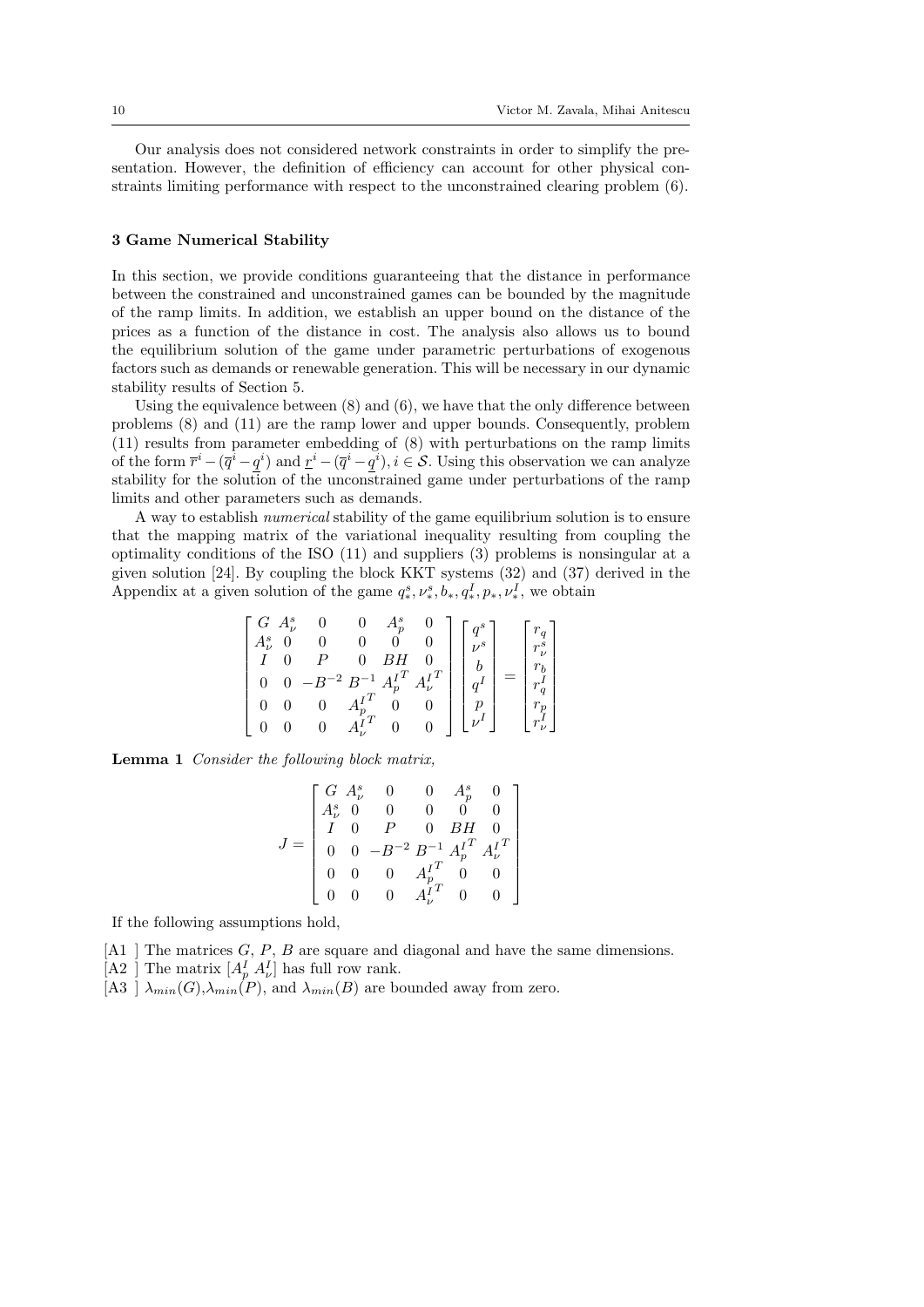Then, the matrix  $J$  is nonsingular.

**Proof:** From assumption  $[A1]$  we have that G and P are invertible. We define

$$
\begin{bmatrix} \bar{G} & 0 \\ C & P \end{bmatrix} = \begin{bmatrix} G & A_{\nu}^s & 0 \\ A_{\nu}^s & 0 & 0 \\ I & 0 & P \end{bmatrix}
$$

with  $C = [I \ 0]$  and

$$
\bar{G} = \begin{bmatrix} G & A^s_\nu \\ A^s_\nu & 0 \end{bmatrix}
$$

.

We have the following algebraic relationship,

 $\lceil$ 

$$
\begin{bmatrix} \bar{G} & 0 \\ C & P \end{bmatrix}^{-1} = \begin{bmatrix} \bar{G}^{-1} & 0 \\ -P^{-1}C\bar{G}^{-1} & P^{-1} \end{bmatrix}.
$$

We construct the Schur complement of the upper  $2 \times 2$  block of blocks, which we denote by S

$$
S = \begin{bmatrix} B^{-1} A_p^{I^T} A_\nu^{I^T} \\ A_p^I & 0 & 0 \\ A_\nu^I & 0 & 0 \end{bmatrix} - \begin{bmatrix} 0 - B^{-2} \\ 0 & 0 \\ 0 & 0 \end{bmatrix} \begin{bmatrix} \bar{G}^{-1} & 0 \\ -P^{-1} C \bar{G}^{-1} P^{-1} \end{bmatrix} \begin{bmatrix} 0 & A_p^s & 0 \\ 0 & BH & 0 \end{bmatrix}
$$
  
= 
$$
\begin{bmatrix} B^{-1} A_p^{I^T} A_\nu^{I^T} \\ A_p^I & 0 & 0 \\ A_\nu^I & 0 & 0 \end{bmatrix} - \begin{bmatrix} 0 & [B^{-2}P^{-1} C \bar{G}^{-1} A_p^s - B^{-1} P^{-1} H] & 0 \\ 0 & 0 & 0 \\ 0 & 0 & 0 \end{bmatrix}
$$
  
= 
$$
\begin{bmatrix} B^{-1} \begin{bmatrix} A_p^{I^T} - B^{-2} P^{-1} C \bar{G}^{-1} A_p^s + B^{-1} P^{-1} H \end{bmatrix} A_\nu^{I^T} \\ A_\nu^I & 0 & 0 \\ A_\nu^I & 0 & 0 \end{bmatrix}
$$

From the properties of Schur complements (and of determinants) it follows that J is invertible if and only if  $S$  is invertible. Using the Schur complement argument again, we obtain that since  $B$  (Assumption [A1]) is invertible, then  $S$  is invertible if and only if the Schur complement

$$
T=\begin{bmatrix}A_p^I\\A_\nu^I\end{bmatrix}B\begin{bmatrix}A_p^I\\A_\nu^I\end{bmatrix}^T+\begin{bmatrix}A_p^I\\A_\nu^I\end{bmatrix}\begin{bmatrix}\begin{pmatrix}-B^{-1}P^{-1}C\bar G^{-1}A_p^s+P^{-1}H\end{pmatrix}0\end{bmatrix}
$$

is invertible. From [A1] and [A2] it follows that the first matrix has eigenvalues bounded away from 0. Since the matrices  $A_p^I, A_\nu^I, \bar{G}^{-1}, A, H$  are fixed it follows that since  $P^{-1}B^{-1}$  and  $P^{-1}$  are sufficiently small from [A3], then the matrix T is positive definite (even if not symmetric) and thus invertible. The conclusion follows.  $\Box$ .

We now establish conditions for numerical stability of the game equilibrium solution created by the coupled solution of (3) and (11).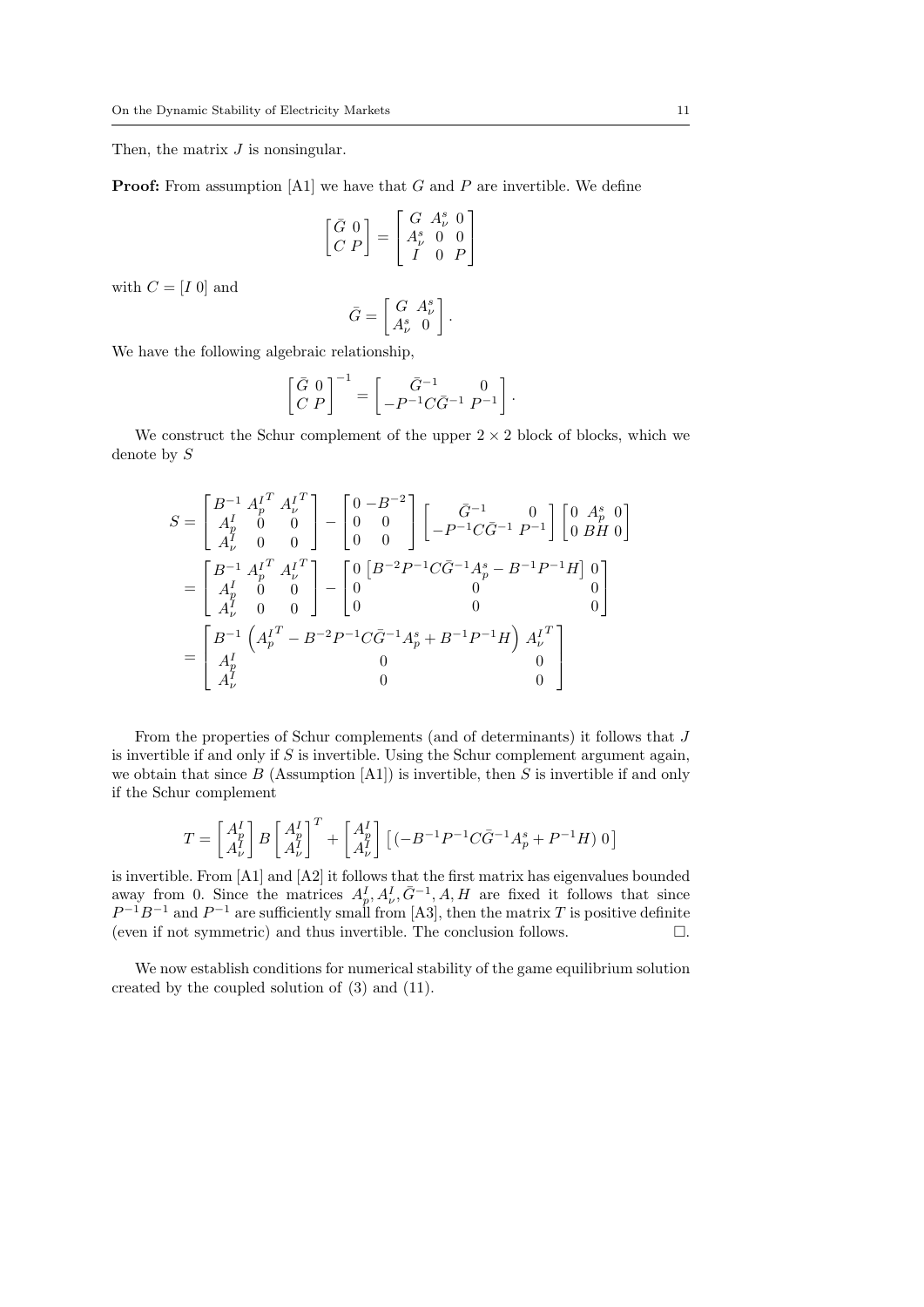**Theorem 1** Let J be the KKT matrix of the game  $(3)$  and  $(11)$ , reduced after the elimination of the inactive variables, at a given solution. Then, if at solution of the game each of the optimization problems satisfies the linear independence constraint qualification (LICQ) and the prices  $p_{t*}$ ,  $t \in \mathcal{T}$  and the production  $q_{t*}^i$ ,  $t \in \mathcal{T}$ ,  $i \in \mathcal{S}$ values are bounded away from zero, then J is invertible.

**Proof:** We show that the assumptions of Lemma 1 are satisfied.  $\bar{G}$  is nonsingular from the assumption that LICQ holds for (3) and the fact that its objective function is strongly convex which makes  $\lambda_{min}(G) > 0$  hold. Assumption [A1] follows from the problem structure. Assumption [A2] follows from the fact that the ISO problem (11) satisfies LICQ. Finally, [A3] follows as long as  $p_{t*} \cdot b_{t*}^i$  and  $p_{t*}$  are sufficiently bounded away from zero. From (3b) the first is equivalent with  $q_{t*}^{i}$  being sufficiently bounded away from zero. The result follows.  $\Box$ 

We note that our stability condition is necessary but not sufficient for the stability of the solution of the resulting variational inequality [11, 24], at least not in the general case. The typical result for stability involves a P-property, which is a more general case and more difficult to prove. Nevertheless, in the case where strict complementarity holds, the variational inequality defining the optimality conditions is locally equivalent with a nonlinear equation (after the elimination of the inactive constraints), and the nonsingularity of the reduced Jacobian as stated in Theorem 1 is sufficient for local stability of the solution [11].

The stability result gives us an interesting insight, which is that among the cases for which we can guarantee numerical stability of the game are the cases where the prices and production levels are *sufficiently high*. We highlight that degeneracies might occur, for instance, if ramp down and lower capacity constraints lead to excess supply and thus drive the price to zero. In this case, the solution of the game will be highly sensitive to parametric perturbations. Assuming stability of the solution of the underlying variational inequality given by the game, we can establish the following result that bounds the distance between the solution of the unconstrained and constrained games. To simplify notation, we define  $\varphi_* = \sum_{t \in \mathcal{T}_k} \varphi_{t,*}, p_*^T = [p_{k,*}...p_{k+T,*}]^T$ , and  $\eta_*^T =$  $[\eta_{k,*},...,\eta_{k+T,*}]$  as the solution of the constrained game over horizon  $t \in \mathcal{T}_k$ . Similarly, we define the solution for the unconstrained game as  $\bar{\varphi}_*, \bar{p}_*,$  and  $\bar{\eta}_* = 1$ .

**Theorem 2** Assume that a solution of the unconstrained game  $\bar{\varphi}_*, \bar{p}_*$  given by (5) and (6) is stable. Then, there there exist Lipschitz constants  $L_{\varphi}, L_p \geq 0$  such that the solution of the constrained game  $\varphi_*, p_*$  given by (5) and (11) satisfies,

$$
|\varphi_* - \bar{\varphi}_*| \le L_{\varphi} \sum_{i \in S} (|\bar{r}^i - (\bar{q}^i - \underline{q}^i)| + |\underline{r}^i - (\bar{q}^i - \underline{q}^i)|)
$$
  

$$
||p_* - \bar{p}_*|| \le L_p \sum_{i \in S} (|\bar{r}^i - (\bar{q}^i - \underline{q}^i)| + |\underline{r}^i - (\bar{q}^i - \underline{q}^i)|).
$$

**Proof:** The result is immediate from stability of the equilibrium solution which leads to local invertibility [24] and from the fact that the constrained game is a parametric embedding of the unconstrained counterpart.  $\Box$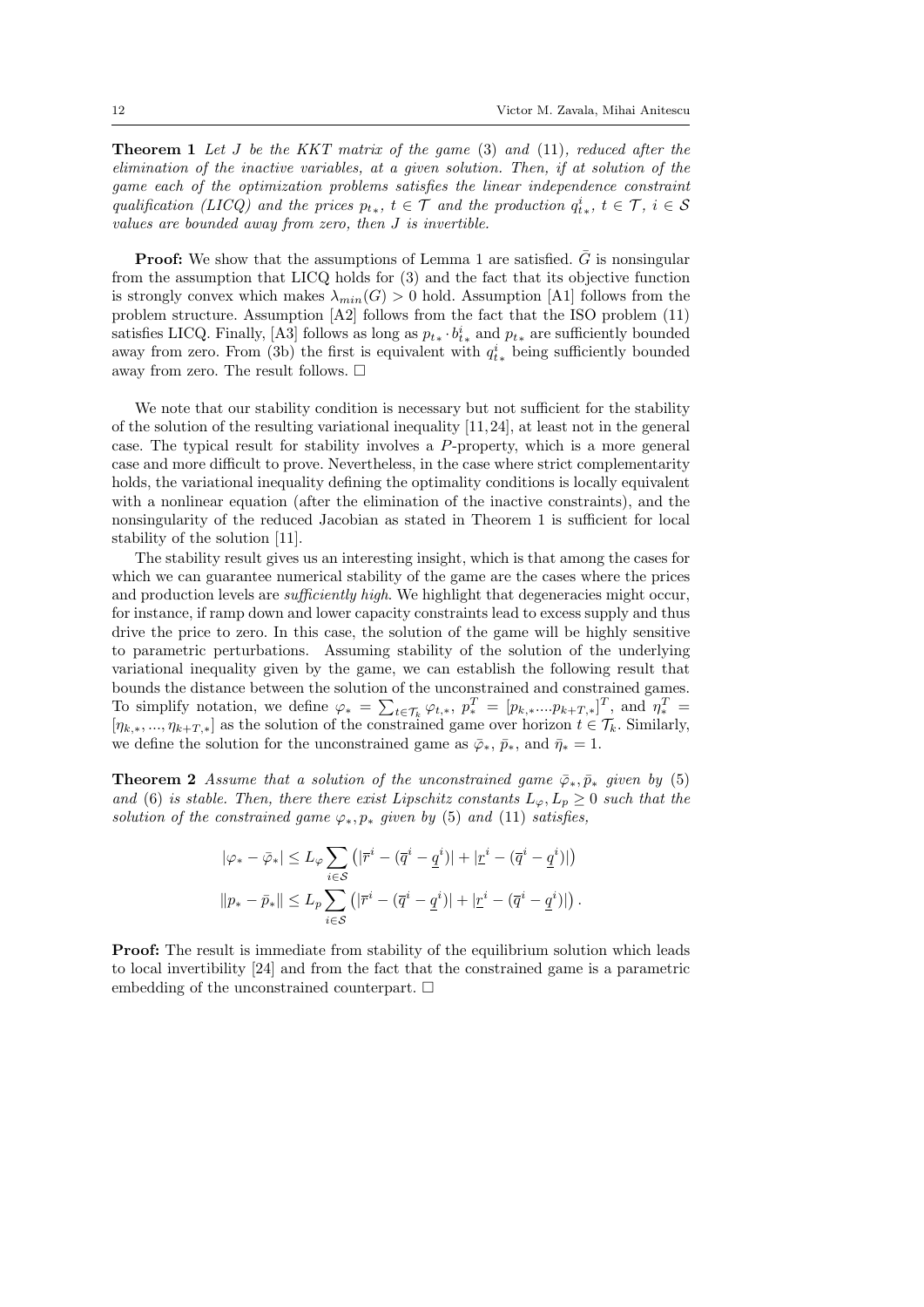Since the cost difference is bounded so is the efficiency difference. The above result is of relevance since it establishes an upper bound for the price difference  $\|p_* - \bar{p}_*\|$  as a function of the ramp limits. In addition, it gives the asymptotic result  $p_* \to \bar{p}_*$  and  $\varphi_* \to \bar{\varphi}_*$  as the ramps are relaxed. To relate the price difference to the cost difference and efficiency we note that, if the solution of the game is stable, then we have that there exists constant  $C_p \geq 0$  such that,

$$
||p_* - \bar{p}_*|| \le C_p ||y_* - \bar{y}_*||,
$$
\n(13)

where  $y_*, \bar{y}_*$  are the primal solutions of the constrained and unconstrained games, respectively. This bound can be obtained by perturbing the feasible region of the unconstrained problem by a factor  $O(\|y_* - \bar{y}_*\|)$  corresponding to the solution  $y_*$  and then exploit the Lipschitz continuity property of the primal and dual variables with respect to the perturbation resulting from stability. Also, if stability holds, we have that the following quadratic growth condition [6] holds,

$$
||y_* - \bar{y}_*|| \leq C_{\varphi} \sqrt{|\varphi_* - \bar{\varphi}_*|} \tag{14}
$$

and,

$$
||p_* - \bar{p}_*|| \le C_p C_\varphi \sqrt{|\varphi_* - \bar{\varphi}_*|}. \tag{15}
$$

Thus as, can be seen, as the cost difference decreases the efficiency increases and the price difference decreases. Consequently, maximizing efficiency is a consistent way of stabilizing the price difference.

# 4 Market Implementation Issues

To represent the game given by (3) and (11) in abstract form, we define the market states  $x_k$  as the set of quantities  $q_k^i$  and prices  $p_k$  and define the aggregated vector over the set  $\mathcal{T}_k$  as  $x_{\mathcal{T}_k} := \{x_k, ..., x_{k+T}\}.$  The controls  $u_k$  are defined as the set of ramps for all suppliers  $\Delta q_k^i$ ,  $i \in \mathcal{S}$  with  $u_{\mathcal{T}_k} = \{u_k, ..., u_{k+T-1}\}$ . The bidding increments  $\Delta b_k^i$  are interpreted as the supplier controls and are denoted as  $w_k^i$ , and we define  $w_k := \{w_k^1, ..., w_k^S\}$ . We define the disaggregated supplier vectors  $w_{\mathcal{T}_k}^i, i \in \mathcal{S}$ , and the total aggregated vector  $w_{\mathcal{T}_k}$ . The bidding states  $b_k^i$  are interpreted as the supplier states  $z_k$  with aggregated vector  $z_{\mathcal{T}_k}$ . We include the problem data over the horizon (e.g., the demands) in the aggregated vector  $m_{\mathcal{T}_k}$ . We define the abstract dynamic system as

$$
(x_{k+1}, z_{k+1}) = \psi_k(x_k, z_k, u_k, w_k), \ \forall \ k \ge 0.
$$
 (16)

We can eliminate the states  $x_k, z_k$  by forward propagation of (16). With this, we can express the supplier and market clearing problem entirely in terms of the controls and initial state conditions. We thus have the supplier problem,

$$
\min_{w_{\mathcal{T}_k}} \sum_{t \in \mathcal{T}_k} \phi_t^i(w_t^i, u_t) \tag{17a}
$$

$$
\text{s.t. } w^i_{\mathcal{T}_k} \in \Omega^i,\tag{17b}
$$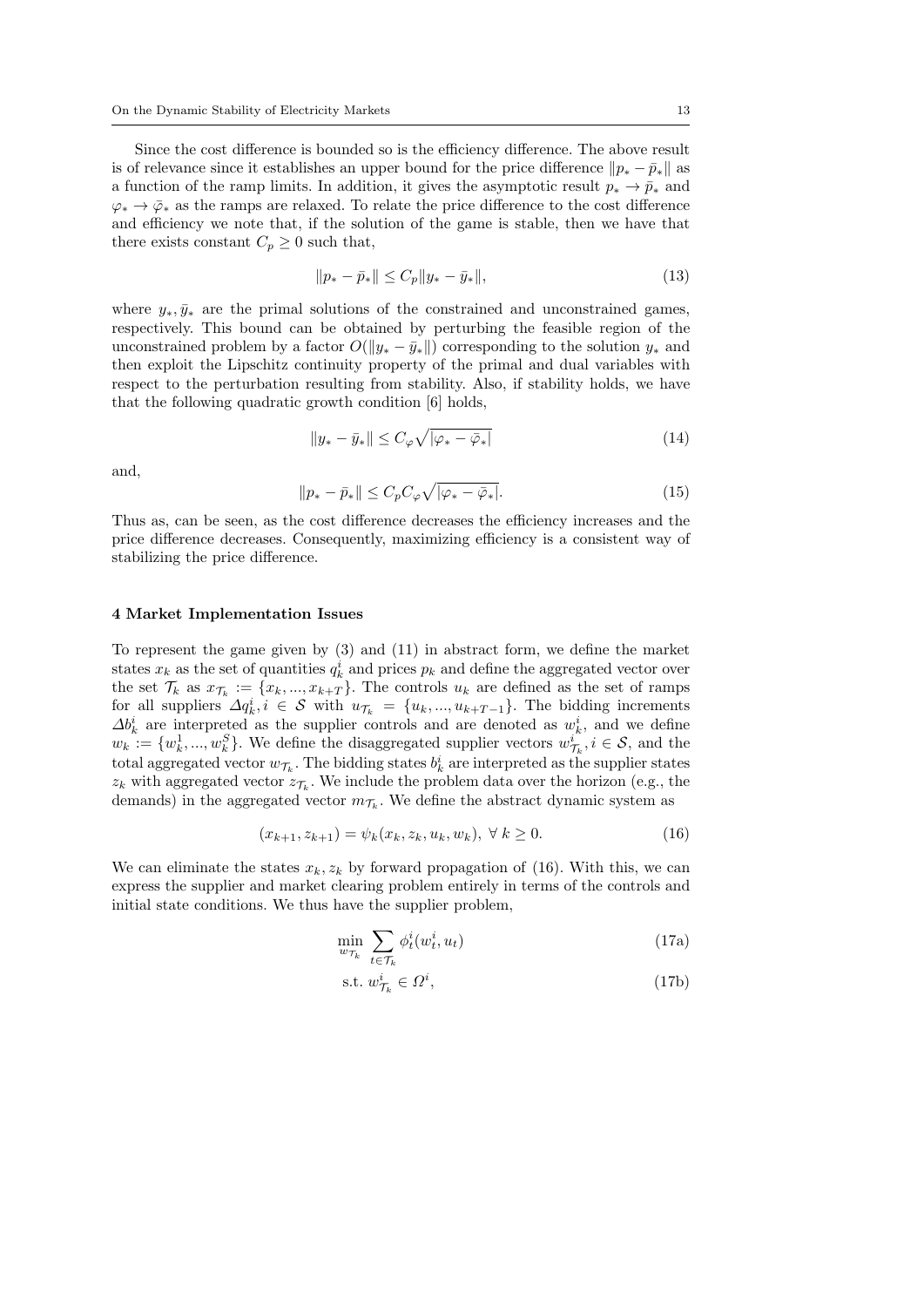for  $i \in \mathcal{S}$  and the constrained market clearing problem,

$$
\min_{u_{\mathcal{T}_k}} \sum_{t \in \mathcal{T}_k} \varphi_t(u_t, w_t) \tag{18a}
$$

$$
\text{s.t. } u_{\mathcal{T}_k} \in \Omega^{ISO}(x_k, m_{\mathcal{T}_k}).\tag{18b}
$$

Since the decisions of the players do not affect each others feasible sets, the resulting game is a pure Nash equilibrium problem [10].

For implementation, the game given by (17) and (18) can be solved over a receding horizon: At time k we use the forecast data  $m_{\mathcal{T}_k}$  (e.g., demands  $d_t^j$ ,  $t \in \mathcal{T}_k = \{k..k+T\}$ ) and the current states  $x_k, z_k$ . We solve the game (17) and (18) over the horizon  $\mathcal{T}_k$  to obtain  $u_{\mathcal{T}_k}^*$ ,  $w_{\mathcal{T}_k}^*$ . From these sequences, we extract only the first actions  $u_k \leftarrow u_k^*$ ,  $w_k \leftarrow$  $w_k^*$ . The system will evolve from its current state  $x_k, z_k$  into the states  $x_{k+1}, z_{k+1}$ according to the model (16). In the nominal case (no forecast errors in the data  $m_{\mathcal{T}_k}$ ), the state will evolve as predicted. At the next step  $k + 1$ , we introduce feedback in the market by shifting the horizon of the game to obtain  $\mathcal{T}_{k+1} \leftarrow \{k+1..k+T+1\}$ and use the new state  $x_{k+1}, z_{k+1}$  as initial conditions. The new data  $m_{\mathcal{T}_{k+1}}$  is forecast and the game problem is solved to obtain the new decisions  $u_{k+1}, w_{k+1}$ . This approach generates the feedback law  $(u_k, w_k) = h(x_k, z_k, m_{\mathcal{T}_k})$ .

A key observation that we make in this work is that existing market clearing procedures solve the game incompletely by iterating once between the suppliers and the ISO in a distributed manner [23, 3]. Here, each supplier guesses the ISO decisions (e.g., prices) in coming up with their bids. This guess is denoted by  $u_{\mathcal{T}_k,\ell}$ , where  $\ell$  is an iteration counter. The suppliers compute bidding parameters  $w_{\mathcal{T}_k,\ell}$  by solving (17). These are sent to the ISO to solve the market clearing problem (18) to compute the clearing prices  $u_{\mathcal{T}_k,\ell+1}$ . This can be interpreted as a hybrid Jacobi/Gauss-Seidel iteration.

The iterate  $u_{\mathcal{T}_k,\ell+1}, w_{\mathcal{T}_k,\ell}$  is feasible but not optimal for the game (it is not an equilibrium solution). In other words, this iteration is a *limited coordination* or incomplete gaming solution. Feasibility follows since the suppliers decisions  $w_{\mathcal{T}_k}$  do not enter the feasible set  $\Omega^{ISO}(\cdot)$  and since the supplier problems always have a feasible solution for any decisions of the ISO  $u_{\mathcal{T}_k}$ . A key observation is that the resulting solution error generated at each step is propagated forward in time through the initial states and thus introduces additional dynamics into the market that can further destabilize the market. For instance, the suboptimal solution obtained at time  $k$  might place the generators at a future state  $k+1$  from which the future demands at times  $k+1...k+1+T$ cannot be reached, thus making the game at time  $k+1$  infeasible.

We highlight that the limited coordination between ISO and suppliers can introduce high levels of speculation; particularly if the prices are highly volatile and thus cannot be predicted accurately or if residual demands cannot be anticipated correctly (e.g., renewable supply or residual demands are highly uncertain). This can result in spurious bids from the suppliers that can introduce further price volatility into the market. Performing extra coordinating iterations can help to ameliorate this problem; particularly in periods of high uncertainty. Effectively, this is a way of mitigating uncertainty.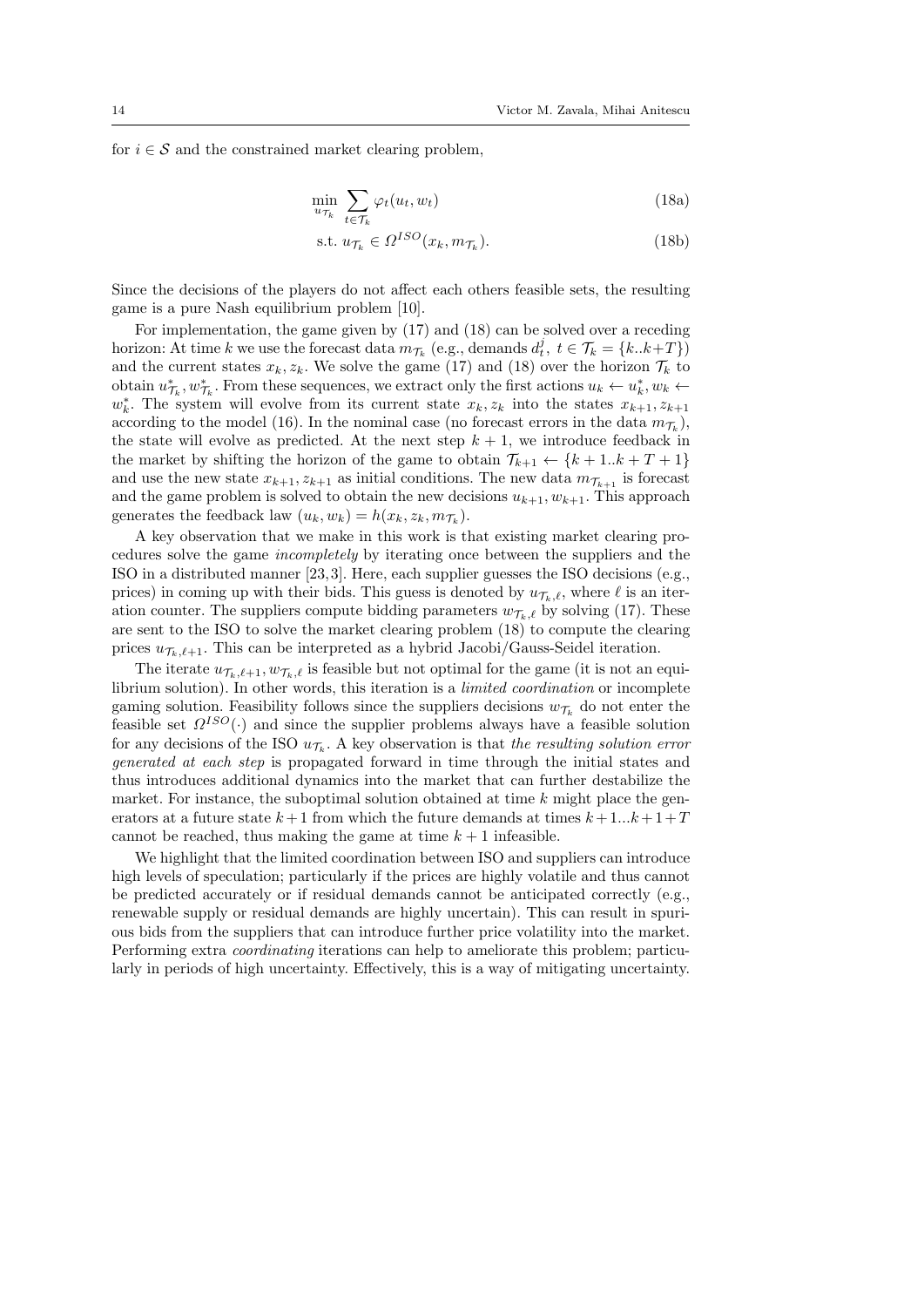# 5 Dynamic Stability Analysis

In this section, we merge the previous results and create a framework to design clearing strategies capable of ensuring market stability. Traditional control-theoretic stability analysis concepts, however, are not directly applicable in our context because the market is inherently dynamic and does not exhibit a natural steady-state. While it is possible to design market clearing procedures (these can be viewed as market controllers) that artificially introduce equilibria (i.e., by enforcing periodicity in some form), this strategy can constrain and degrade market performance and participation. New stability analysis concepts are thus needed to enable a systematic design, analysis, and implementation of robust market clearing procedures that can sustain intentional or unintentional market manipulation and strong dynamic variations of demands and renewable supply. In this section, we take a first step toward this goal by making use of a Lyapunov stability framework.

We can express efficiency as an implicit function of the states of the form  $\eta_k(x_k, z_k)$ or  $\eta_k$  for short-hand notation. Here, we use the following definition of market stability.

Definition 1 The market system defined by the game (17) and (18) is said to be stable if, given  $\eta_0 \in \Omega^n(\epsilon) := {\eta | \eta \geq \epsilon}$  with  $\epsilon \in [0,1]$ , there exist feasible sequences  $u_k, w_k$  over  $k = 0..\infty$  such that  $\eta_k \in \Omega^{\eta}(\epsilon)$ .

Here,  $\epsilon$  is an *efficiency threshold value* that is selected to keep the price distance  $|p_t - \bar{p}_t|$  bounded. In other words, to ensure market stability, we want the efficiency to stay within the domain  $[\epsilon, 1]$ . This will guarantee that the price distances to the reference trajectories of the ideal market will remain bounded. We note that efficiency is a state derived from the system physical states.

To construct a Lyapunov function in terms of the efficiency, we now define the summarizing market state:

$$
\delta_{k+1} := (1 - (\eta_{k+1} - \epsilon)) \cdot \delta_k, \ k = 0...\infty,
$$
\n(19)

with initial conditions  $\delta_0 \ge \alpha > 0$ . If  $\eta_k(\cdot, \cdot) \ge \epsilon, k = 0 \ldots \infty$ , then for any  $\alpha > 0$ such that  $\delta_0 \geq \alpha$  there exists  $\kappa \geq 0$  such that  $\delta_k \to \kappa$  for all  $k = 0..\infty$ . In other words, the summarizing market state has a stable origin. Stability of this origin implies market stability in the sense of Definition 1. On the other hand, if at any step we have  $\eta_k(\cdot, \cdot) < \epsilon$ , the summarizing market state will increase. Subsequent violations of the efficiency threshold will make the summarizing state diverge from the origin. Using this construct, we are able to use traditional Lyapunov analysis techniques for predictive control.

We note that efficiency can be detected through the summarizing states  $\delta_{k+1}, \delta_k$ . Consequently, the states  $x_k, z_k$  are detectable. This implies that the summarizing state  $\delta_k$  is controllable. For clarity, we summarize the sequence of dependencies as follows.

- The states  $x_k, z_k$  and the data  $m_{\tau_k}$  up to time k, define  $\eta_k(x_k, z_k)$  and  $\delta_k$ .
- The control actions can be computed to give the  $(u_k, w_k) = h(x_k, z_k, m_{\mathcal{T}_k}) := \tilde{h}(\delta_k)$ . – The states evolve as (16)

$$
(x_{k+1}, z_{k+1}) = \psi(x_k, z_k, h(x_k, z_k, m_{\mathcal{T}_k}))
$$
  
=  $\tilde{\psi}(x_k, z_k, m_{\mathcal{T}_k}).$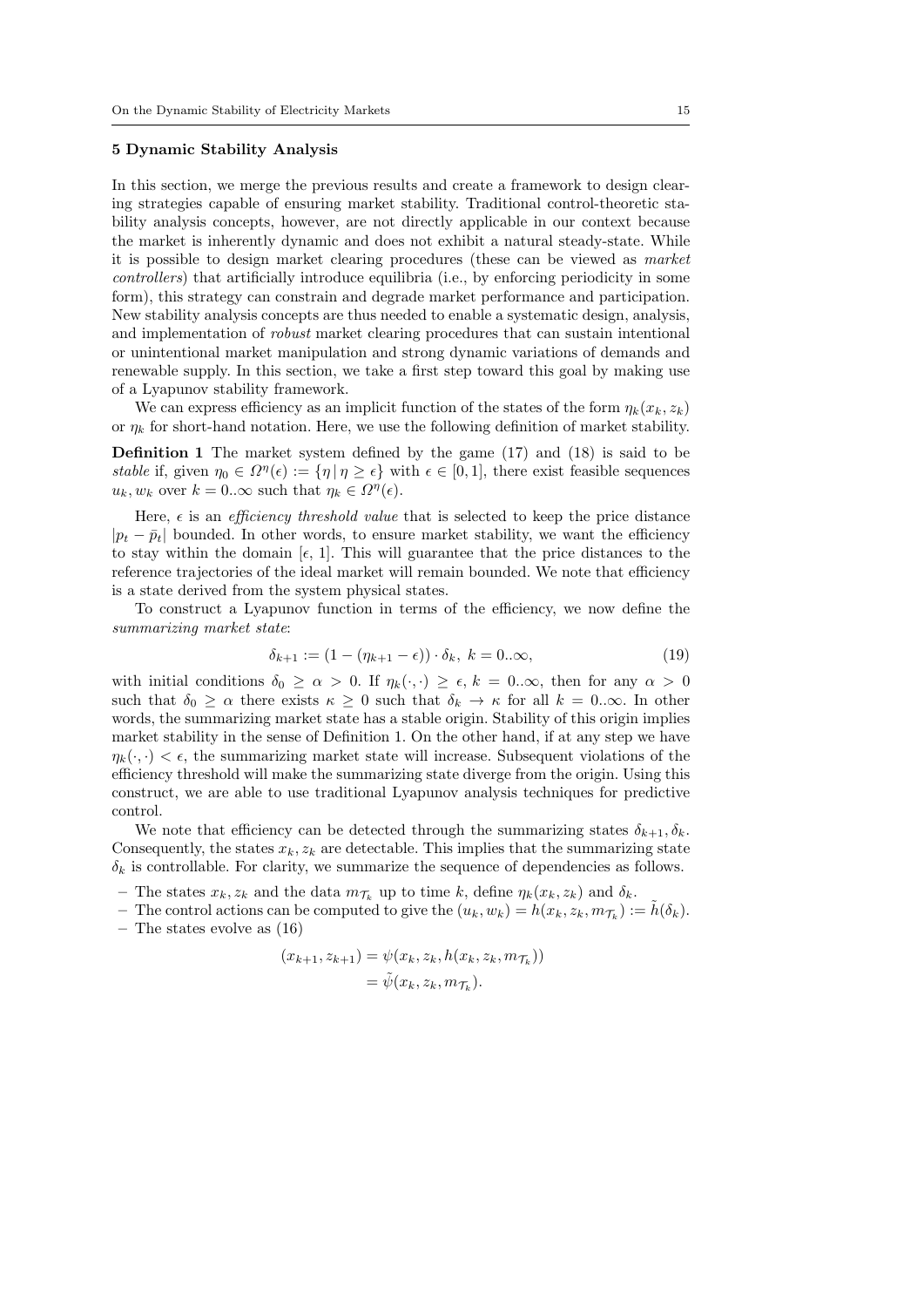This defines  $\eta_{k+1}(\tilde{\psi}(x_k, z_k, m_{\mathcal{T}_k}))$ .

– The summarizing state evolves as

$$
\delta_{k+1} = \left(1 - \left(\eta_{k+1}(\tilde{\psi}(x_k, z_k, m_{\mathcal{T}_k})) - \epsilon\right)\right) \cdot \delta_k
$$
  
 :=  $f(\delta_k, \tilde{h}(\delta_k)) := \tilde{f}(\delta_k).$ 

Using this basic set of definitions, we now illustrate how to establish sufficient stability conditions for a given market design (market clearing procedure). In addition, we demonstrate that the current market design given by the incomplete solution of the game (17) and (18) is not stabilizing.

We extend the market clearing problem (18) by making use of the definition of the summarizing state as follows.

$$
\min_{u_{\mathcal{T}_k}} \sum_{t \in \mathcal{T}_k^-} (\delta_{t+1} - \delta_t) \tag{20a}
$$

$$
s.t. u_{\mathcal{T}_k} \in \Omega^{ISO}(\hat{x}_k)
$$
\n<sup>(20b)</sup>

$$
\delta_{t+1} = (1 - (\eta_{t+1} - \epsilon)) \cdot \delta_t, \ t \in \mathcal{T}_k^-
$$
\n
$$
(20c)
$$

$$
\eta_t \ge \epsilon, \ t \in \mathcal{T}_k \tag{20d}
$$

$$
\delta_k = \hat{\delta}_k,\tag{20e}
$$

The detailed formulation of this problem is presented in the Appendix. The objective function of this market clearing problem will be used as a summarizing market function, which we define formally as

$$
V_T(\delta_k) := -\sum_{t \in \mathcal{T}^-} (\delta_{t+1} - \delta_t) = (\delta_k - \delta_T). \tag{21}
$$

Here, the subscript  $T$  indicates the length of the horizon. The solution of the game (17) and (20) provides the feedback law  $(u_k, w_k) = \overline{h}(\delta_k)$ . A crucial observation is that the summarizing market function can be used as a Lyapunov function that use to establish stability of the origin for the summarizing state  $\delta_k$ .

**Definition 2** A function  $V_T(\delta_k)$  is a Lyapunov function for system  $\delta_{k+1} = f(\delta_k, \overline{h}(\delta_k))$ if (1) it is positive definite: in a region  $\Omega$  containing the origin if for  $\delta_k \in \Omega$  we have  $V_T(\delta_k) \geq 0$  for  $\delta_k \geq 0$  for all k, and (2) it is non increasing:  $\Delta V_T(\delta_k) := V_T(\delta_{k+1})$  $V_T(\delta_k) \leq 0$ , for all k.

We highlight that the proposed Lyapunov framework is a non-traditional extension of existing techniques. This has been motivated by the fact that the market system does not have a natural equilibrium which is a common characteristic among economic systems. The design of alternative Lyapunov analysis tools in non-traditional control settings is the subject of active research [14, 9]. In this work, we have taken a step backwards and use the Lyapunov framework as a systematic construct to compare different market designs and to explain and quantify the impact of different parameters on market stability (constraints, forecast horizons, limited coordination, robustness, and so on). This is demonstrated in the following results.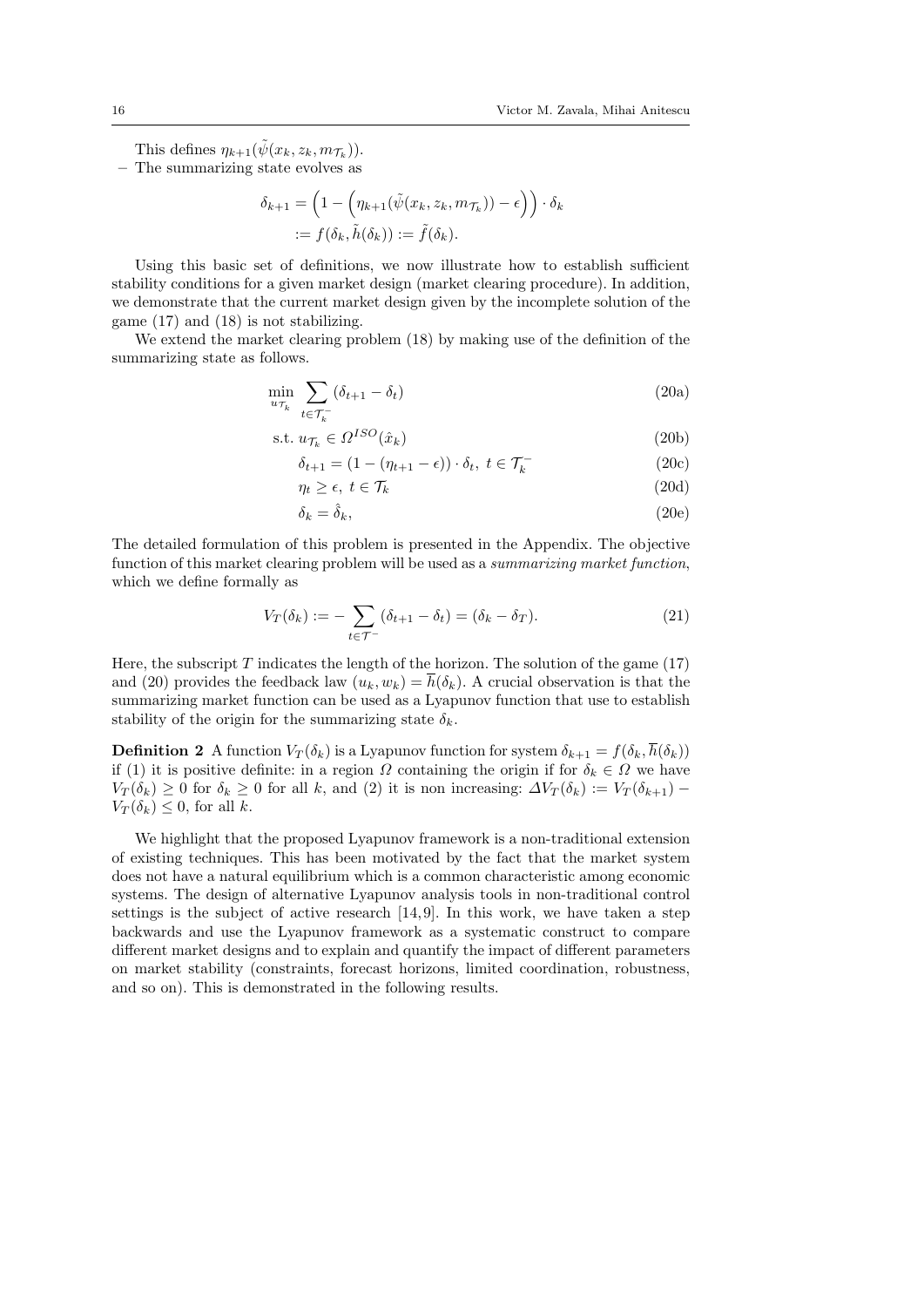# 5.1 Infinite Horizon

We now establish market stability using the market clearing cost as a Lyapunov function.

**Theorem 3** If the game given by  $(17)$  and  $(20)$  has a feasible solution, the summarizing cost function (21) with infinite horizon  $T = \infty$  is a Lyapunov function and the market is stable.

**Proof:** From feasibility of (20d) we have that  $-(\delta_{t+1} - \delta_t) \geq 0, t = 0, ..., \infty$  so  $V_{\infty}(\delta_k) = \sum_{t=k}^{\infty} -(\delta_{t+1} - \delta_t) \geq 0$ . Consequently, positive definiteness follows. To prove that the function is non increasing, we consider the cost function of two consecutive problems generating two trajectories  $\delta_t^k$ ,  $t \in \{k..\infty\}$  and  $\delta_t^{k+1}$ ,  $t \in \{k+1..\infty\}$ ,  $\delta_k^k = \delta_k$ and  $\delta_{k+1}^{k+1} = \delta_{k+1}$ . We then have

$$
\Delta V_{\infty}(\delta_k) = V_{\infty}(\delta_{k+1}) - V_{\infty}(\delta_k)
$$
  
= 
$$
\sum_{t=k+1}^{\infty} (\delta_{t+1}^{k+1} - \delta_t^{k+1}) - \sum_{t=k}^{\infty} (\delta_{t+1}^k - \delta_t^k)
$$
  
= 
$$
(\delta_{k+1} - \delta_k)
$$
  
= 
$$
(1 - (\eta_{k+1} - \epsilon)) \cdot \delta_k - \delta_k
$$
  
= 
$$
-(\eta_{k+1} - \epsilon) \cdot \delta_k
$$
  

$$
\leq 0.
$$

The third equality follows from Bellman's principle of optimality [20]. The last inequality follows from feasibility. The proof is complete.  $\Box$ 

With this, we have established that the decay of the proposed summarizing function is a sufficient condition for market stability in the sense of Definition 1. We note that if at any point we have that  $\eta_{k+1} < \epsilon$ , then  $\delta_{k+1} > \delta_k$ , and the decay condition will not hold.

A crucial observation in our analysis is the need of the incorporation of the stabilizing constraint (20d) in the clearing procedure. With this, the feasible set of the market clearing problem depends on the bidding states of the suppliers. A consequence is that the ISO and the suppliers might need to iterate several times to obtain a feasible solution to the game. Another consequence of this analysis is the fact that the existing market design where a single iterate is performed between the ISO and the suppliers cannot be quaranteed to be stable in the sense of Definition 1 since not every set of bidding parameters can be guaranteed to lead to a market clearing solution satisfying the stabilizing constraint. In other words, the stabilizing constraint acts as a filter that can be effectively used to avoid spurious bids or to determine appropriate clearing procedures (e.g., forecast horizons). Note that the current market design does not enable the ISO to correct the bidding quantities to stabilize the market. Hence, the market is more prone to be manipulated and destabilized by the suppliers if they do not have appropriate means to anticipate the ISO clearing prices (e.g., by price forecasting). For instance, if demands deviate significantly from expected conditions,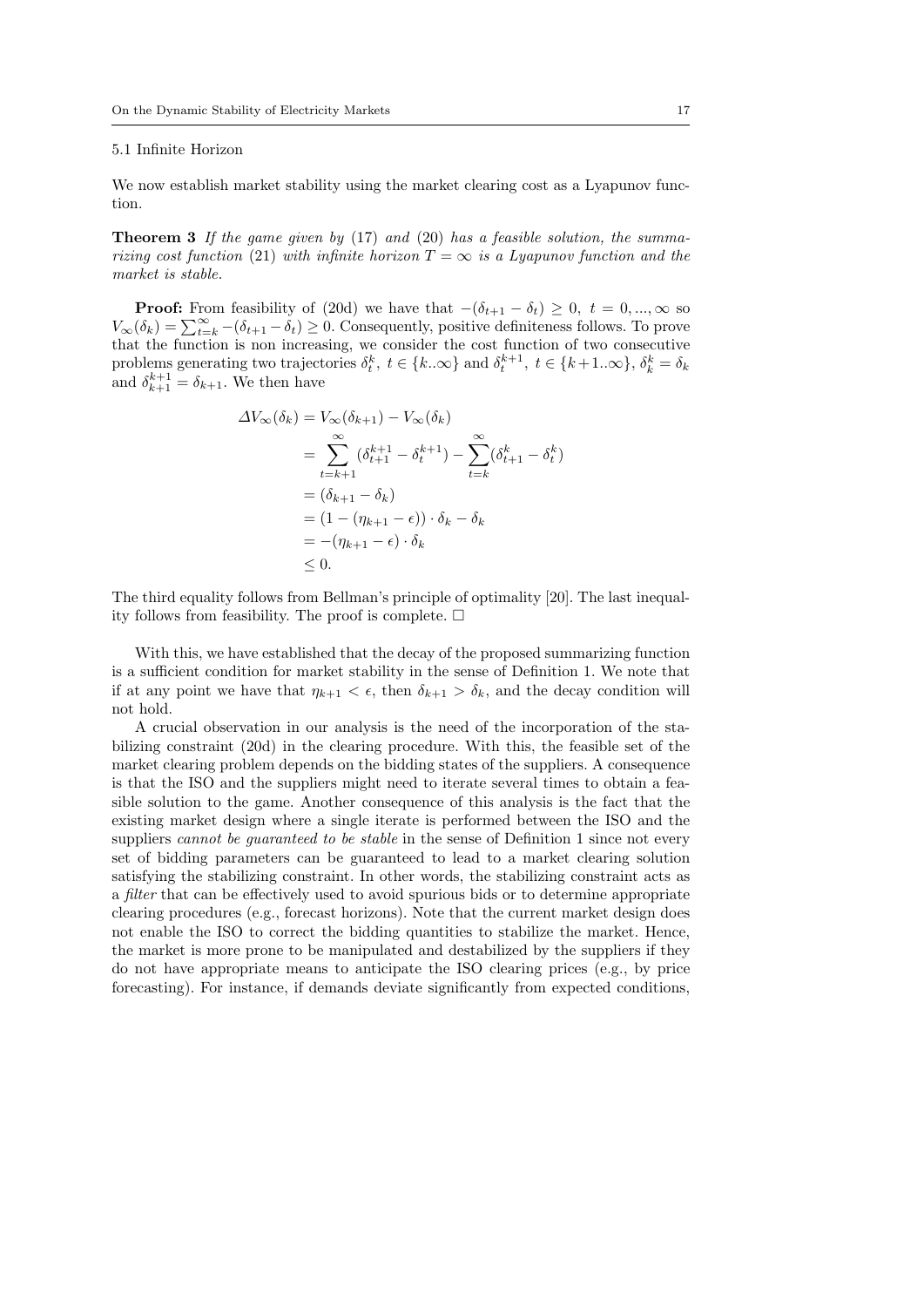bidding parameters can be inaccurate and can lead to strong price fluctuations. Finding a feasible solution to the game  $(17)$  and  $(20)$  with the stabilizing constraint avoids these problems. As can be seen, the proposed construct provides a mechanism to design and analyze market designs with stability guarantees.

# 5.2 Finite Horizon

An issue arising in actual market implementations is the fact that the market clearing problem is normally solved over a finite receding horizon  $\mathcal{T}_k = \{k..k + T\}$ . Hence, even if the infinite horizon game is feasible, the solution of the receding horizon game cannot be guaranteed to be feasible. Guaranteeing stability in this case requires the existence of a stable terminal controller able to stabilize the summarizing state beyond the current terminal time  $k + T$  [20]. Constructing such a controller in a systematic manner remains in the proposed framework an open research question. It is possible, however, to establish sufficient stability conditions for finite horizon controllers. We consider the perturbation term,

$$
\Xi_k^1 := |V_T(\delta_{k+1}, m_{\mathcal{T}_{k+1}}) - V_{T-1}(\delta_{k+1}, m_{\mathcal{T}_k})|
$$
\n(22)

and we make explicit the dependence of the cost function on the data. We make the following assumption

**Assumption 4** The horizon T is sufficiently long such that there exists a finite  $\alpha_T \geq 0$ satisfying  $\Xi_k^1 \leq \alpha_T$ ,  $\forall k$ .

Note that  $\Xi_k^1 \to 0$  as  $T \to \infty$  since the cost function  $V_T(\cdot, \cdot)$  is positive definite.

**Theorem 5** Assume that the game defined (17) and (20) has a feasible solution  $\forall k$ under the horizon T. If,

$$
\Xi_k^1 \le (\delta_k - \delta_{k+1}), \forall \ k,\tag{23}
$$

and Assumption  $\lambda$  holds, then the market is stable.

Proof: From feasibility, the cost function is positive definite. To prove that it is nonincreasing under (23) we establish the following:

$$
V_T(\delta_{k+1}, m_{\mathcal{T}_{k+1}}) - V_T(\delta_k, m_{\mathcal{T}_k})
$$
  
= -(\delta\_k - \delta\_{k+1}) + V\_T(\delta\_{k+1}, m\_{\mathcal{T}\_{k+1}}) - V\_{T-1}(\delta\_{k+1}, m\_{\mathcal{T}\_k})  
\le 0.

From feasibility, we have that the lower bound  $0 \leq (\delta_k - \delta_{k+1})$ . An upper bound is given as follows. The difference between two terms in the right-hand side is bounded by the positive quantity  $\alpha_T$  given in Assumption 4. In addition, since  $V_T(\cdot, \cdot)$  is positive definite and nonincreasing the term in the left-hand side is negative. Rearranging terms in the above inequality, we have

$$
(\delta_k - \delta_{k+1}) \le V_T(\delta_k, m_{\mathcal{T}_k}) - V_T(\delta_{k+1}, m_{\mathcal{T}_{k+1}}) + \alpha_T.
$$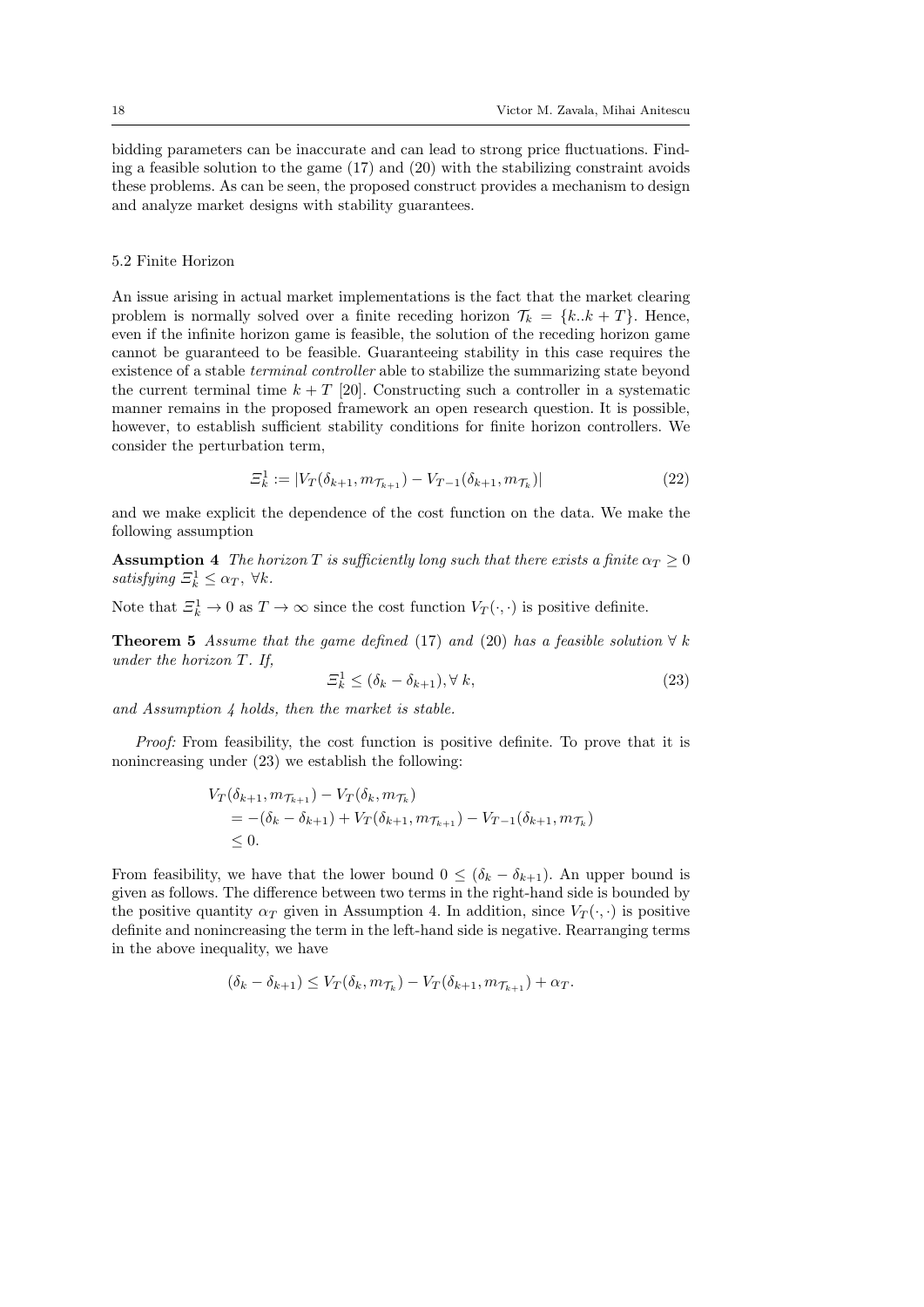The term  $(\delta_k - \delta_{k+1})$  is bounded above by a positive quantity. This implies that  $\delta_{k+1} \leq \delta_k$ . Consequently, the sequence  $\{\delta_k\}$  is bounded, and the conclusion follows.  $\Box$ 

Current ISO operations have started to deploy look-ahead dispatch solution in trying to mitigate ramp effects and market volatility [29]. As can be seen, our analysis provides a framework to assess the effect of the look-ahead horizon on price stability. In particular, Theorem 5 provides a framework to compute estimates of  $\mathcal{Z}_k^1$  as a function of T to satisfy the decay of the Lyapunov function.

We note that the term  $(\delta_k-\delta_{k+1})$  introduces some inherent robustness to the market design. This enables the market to sustain a certain level of errors introduced by finite horizons, suboptimal solutions, forecast errors, and so on. The effect of forecast errors and suboptimal solutions is analyzed in the following section.

#### 5.3 Robust Stability

To analyze robustness properties, we consider the case in which the game data (e.g., demand, wind) cannot be forecast perfectly. To account for this case, the true value of the data at time k will be denoted as  $m_k$  and the true data trajectory over the horizon  $\mathcal{T}_k$  as  $m_{\mathcal{T}_k}$ . The forecast error trajectory over  $k...k+T$  generated at time k will be denoted as  $\varepsilon_{\mathcal{T}_k} := \{\varepsilon_k(k), ..., \varepsilon_{k+T}(k)\}\$  with  $\varepsilon_k(k) = 0$  since the data at the current time k is assumed to be known. The symbol  $(k)$  is used to reflect the fact that the error trajectory is generated at time  $k$  using the most recent information. The forecast trajectory can be expressed as  $\bar{m}_{\mathcal{T}_k} := m_{\mathcal{T}_k} + \varepsilon_{\mathcal{T}_k}$ .

The forecast errors at time  $k, \varepsilon_{\mathcal{T}_k}$ , generate control actions that drive the summarizing state from  $\delta_k$  to  $\delta_{k+1} = f(\delta_k, \tilde{h}_k(\delta_k, \bar{m}_{\mathcal{T}_k}))$ . This last state differs from the error-free state  $\bar{\delta}_{k+1} = f(\delta_k, \tilde{h}_k(\delta_k, m_{\mathcal{T}_k}))$ . The objective is to establish conditions under which the summarizing cost function with forecast errors still represents an improvement over the current cost. We follow the approach proposed in [21]. We define the following error terms:

$$
\Xi_k^1 := |V_{T-1}(\bar{\delta}_{k+1}, m_{\mathcal{T}_k}) - V_T(\bar{\delta}_{k+1}, m_{\mathcal{T}_{k+1}})|
$$
\n(24a)

$$
\Xi_k^2 := |V_T(\bar{\delta}_{k+1}, m_{\mathcal{T}_{k+1}}) - V_T(\delta_{k+1}, m_{\mathcal{T}_{k+1}})|. \tag{24b}
$$

Under numerical stability of the game, we have that

$$
\begin{split} \n\Xi_k^2 &\le L_V |\bar{\delta}_{k+1} - \delta_{k+1}| \\ \n&\le L_V |f(\delta_k, \tilde{h}_k(\delta_k, \bar{m}_{\mathcal{T}_k})) - f(\delta_k, \tilde{h}_k(\delta_k, m_{\mathcal{T}_k}))| \\ \n&\le L_V L_\delta L_h \|\varepsilon_{\mathcal{T}_k}\|. \n\end{split} \tag{25}
$$

**Theorem 6** Assume that the game defined (17) and (20) has a feasible solution  $\forall k$ under the horizon T and that there exists a finite  $\beta \geq 0$  such that the error sequence remains bounded  $\varepsilon_{\mathcal{T}_k} \leq \beta$ ,  $\forall k$ . If,

$$
\Xi_k^1 + \Xi_k^2 \le (\delta_k - \bar{\delta}_{k+1}), \forall k,
$$
\n
$$
(26)
$$

then the market is stable.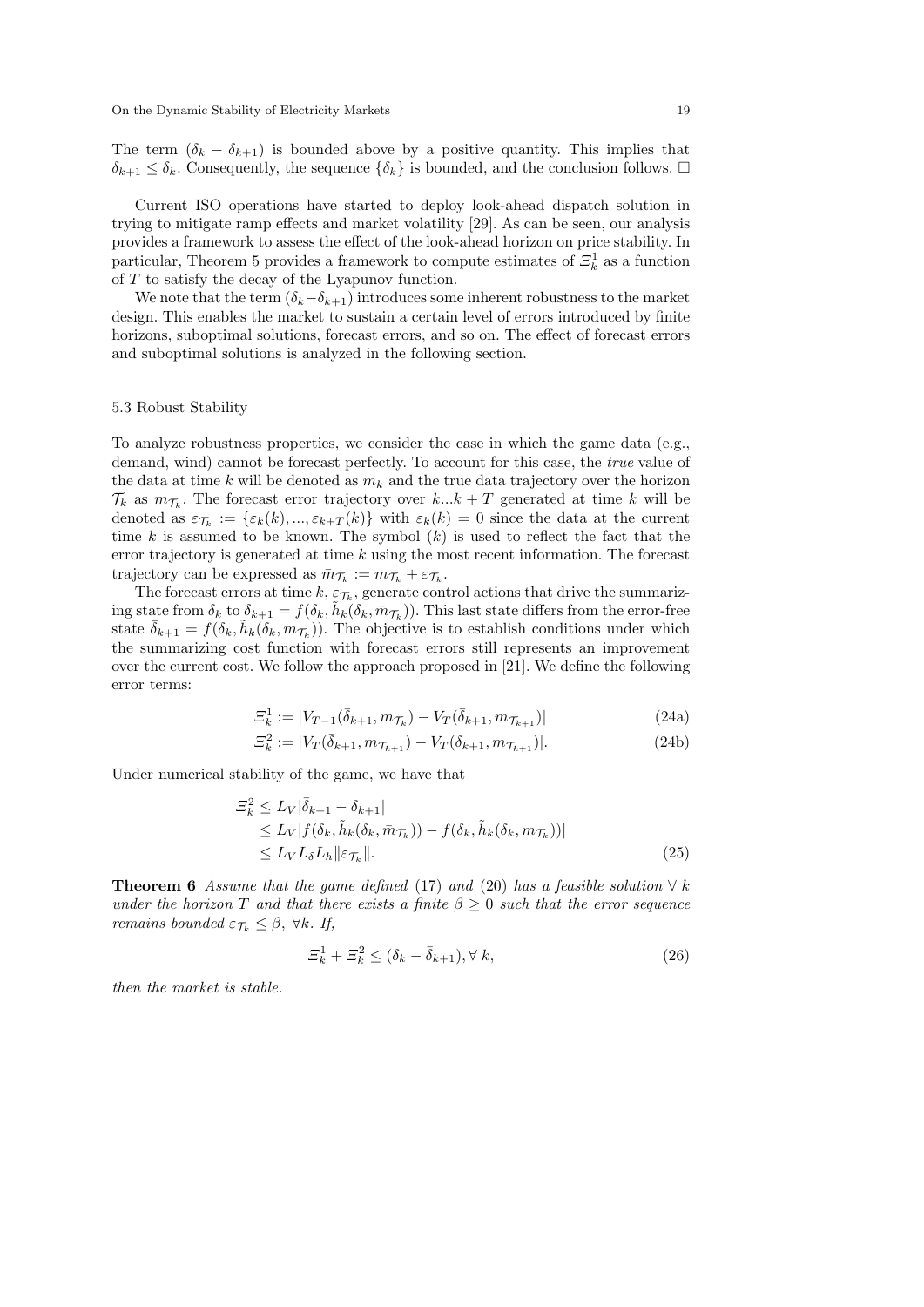*Proof:* From feasibility, the cost function  $V_T(\delta_{k+1}, m_{\mathcal{T}_{k+1}})$  is positive definite. To prove that it is nonincreasing under (26), we establish the following.

$$
V_T(\delta_{k+1}, m_{\mathcal{T}_{k+1}}) - V_T(\delta_k, m_{\mathcal{T}_k})
$$
  
=  $(\delta_k - \bar{\delta}_{k+1})$   
+  $V_{T-1}(\bar{\delta}_{k+1}, m_{\mathcal{T}_k}) - V_T(\bar{\delta}_{k+1}, m_{\mathcal{T}_{k+1}})$   
+  $V_T(\bar{\delta}_{k+1}, m_{\mathcal{T}_{k+1}}) - V_T(\delta_{k+1}, m_{\mathcal{T}_{k+1}})$   
 $\leq -(\delta_k - \bar{\delta}_{k+1}) + \Xi_k^1 + \Xi_k^2.$ 

The last inequality follows from the stability condition (26). The function is nonincreasing. We note the appearance of the extra term  $\bar{\delta}_{k+1}$ . To account for this, we compute the summation of the above inequality over  $j = 0, \dots, J$  to obtain

$$
V_T(\delta_{k+1+J}, m_{\mathcal{T}_{k+1+J}}) - V_T(\delta_k, m_{\mathcal{T}_k})
$$
  
\n
$$
\leq -\sum_{j=0}^J \delta_{k+j} + \sum_{j=0}^J \bar{\delta}_{k+1+j} + \sum_{j=0}^J \Xi_{k+j}^1 + \sum_{j=0}^J \Xi_{k+j}^2
$$
  
\n
$$
\leq 0.
$$

Since  $\delta_k \geq 0$ , we have that  $0 \leq \sum_{j=0}^{J} \delta_{k+j}$ . The second term in the right-hand side is bounded and positive since, from feasibility, we have  $\bar{\delta}_{k+1+j} \leq \delta_{k+j}$ ,  $\forall j, k$ . The last two terms are positive and bounded as well by  $\alpha_T$  and  $\beta$ , respectively. The function  $V_T(\cdot, \cdot)$  is positive definite and nonincreasing, so the difference in the left-hand side is negative. Consequently, the sum  $\sum_{j=0}^{J} \delta_{k+j}$  remains bounded. If we extend  $J \to \infty$ , the conclusion follows.  $\square$ 

Using the same construct, we can establish stability conditions for the case in which there is incomplete gaming at each step. This will introduce an additional error  $\hat{\varepsilon}_k$  to the control action  $\tilde{h}(\delta_k, \bar{m}_{\mathcal{T}_k})$  that will move the state from  $\delta_k$  to  $\delta_{k+1}$ . In this case, we have that

$$
\begin{aligned} \n\Xi_k^2 &\le L_V |\bar{\delta}_{k+1} - \delta_{k+1}| \\ \n&\le L_V |f(\delta_k, \tilde{h}_k(\delta_k, \bar{m}_{\mathcal{T}_k})) - f(\delta_k, \tilde{h}_k(\delta_k, m_{\mathcal{T}_k}) + \hat{\varepsilon}_k)| \\ \n&\le L_V L_\delta \left( L_h \|\varepsilon_{\mathcal{T}_k}\| + \|\hat{\varepsilon}_k\|\right). \n\end{aligned}
$$

Since this bound is larger, the robust stability threshold (26) is narrower.

We note that the stability conditions  $(23)$  and  $(26)$  are only sufficient conditions for the market to remain stable. We also note that, because of forecast errors, the solution given by the game at  $k$  can be guaranteed only to satisfy the current demand but not the demands beyond  $k + 1$ . Consequently, the cost function of the game given by  $V_T(\delta_{k+1}, \bar{m}_{\mathcal{T}_{k+1}})$  cannot be used as a Lyapunov function. We therefore use the cost function of the game with no forecast errors  $V_T(\delta_{k+1}, m_{\mathcal{T}_{k+1}})$  whose solution does satisfies the demands, and we deal with the forecast errors implicitly through the initial state  $\delta_{k+1}$ . Finally, we note that the use of stochastic clearing formulations can potentially improve robustness and mitigate market volatility. In particular, the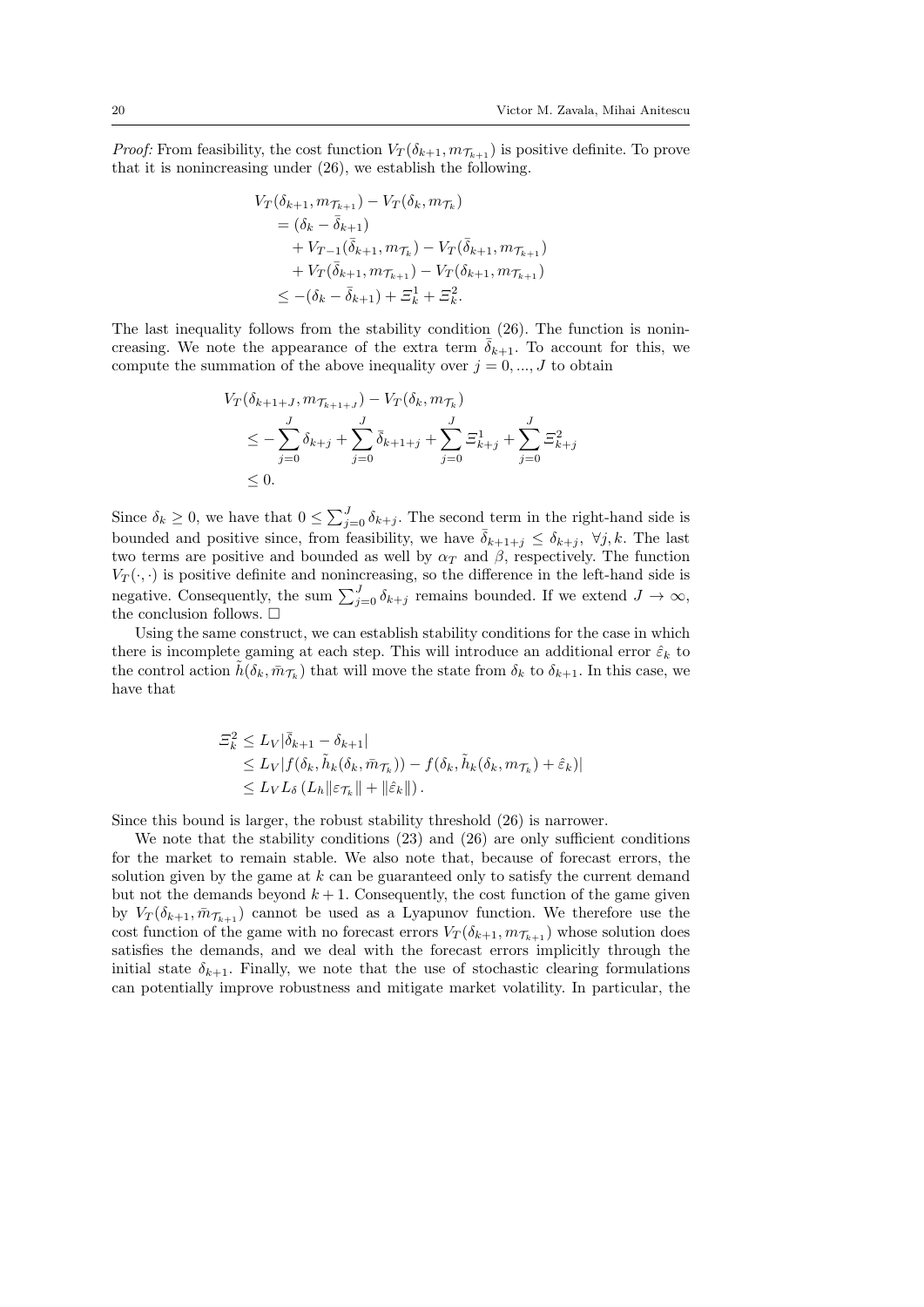anticipatory properties of multi-stage stochastic formulations can be exploited to better manage ramping constraints.

For the finite horizon case with perfect forecast, we note that the term  $\mathcal{Z}_k^1$  is still present and depends on the data  $m_{T_k} := \{m_k, ..., m_{k+T}\}\.$  Consequently, even if the forecast is perfect, a strong change in the data  $m_{k+T}$  to  $m_{k+T+1}$  can break the stability condition (23) if the horizon is not long enough. This situation can arise, for instance, from a steep change in wind supply. This explains why the horizon should be sufficiently long so that the bound  $\alpha_T$  is as small as possible and the market is more robust.

Consider now the limiting case in which the ramps do not constrain performance. We can show that the stability threshold is the same as that of the infinite horizon problem.

**Theorem 7** Assume that the ramp limits are given by  $\underline{r}^i$ ,  $\overline{r}^i = (\overline{q}^i - q^i)$ . Then, the market given by the game (17) and (20) is stable with  $\Xi_k^2 = \Xi_k^1 = 0$ ,  $\forall k$ .

Proof: In the absence of ramping constraints, the game problem is decoupled in time. Consequently, the optimal controls  $u_k, w_k$  are invariant to the forecast errors at the future times  $k + 1, ..., k + T$  and to the length of the horizon T. If we solve the game at k with  $\bar{m}_{\mathcal{T}_k}$  we have that  $\bar{\delta}_{k+1} = \delta_{k+1}$  since  $\varepsilon_k(k) = 0$ ,  $\forall k$ . With this we have  $\mathcal{Z}_k^2 = 0$ ,  $\forall k$ . If we solve the game over a sequence of steps  $i = 0, ..., T - 1$ and collect the first terms in  $V_T(\delta_{k+i}, \bar{m}_{\mathcal{T}_{k+i}})$  given by  $(\delta_{k+i} - \delta_{k+1+i})$ , we have that  $\sum_{i=0}^{T}(\delta_{k+i}-\delta_{k+1+i})=V_T(\delta_k,m_{\mathcal{T}_k}),\ \forall k.$  We also have that we can extend the horizon and sequence as  $J = T \to \infty$  so that  $\mathcal{Z}_k^1 = 0$ ,  $\forall k$ . Consequently, the sequence  $\{\delta_k\}$  is bounded, and the market is stable. The proof is complete.  $\Box$ 

This implies that the stability bounds of the market clearing problem are the same as those of the infinite horizon problem with perfect forecast information. In other words, as the generators become faster, market robustness increases, as expected. This result also implies that as the ramping capacity increases, the forecast horizon can be made shorter.

# 6 Numerical Case Study

In this section, we illustrate the effect of ramping constraints, foresight horizon, and limited coordination on market stability and price dynamics. We consider a market system with three suppliers and one demand. One of the suppliers has fast dynamics (high ramping capacity) but high cost such as natural gas generators, the second one has slow dynamics but also low cost such as a coal generator, and the third one is used as a slack generator with infinite ramp limits (equal to generation capacity) and a large cost. This last supplier acts as a slack to avoid infeasibility. The nominal parameters used are  $q = [0, 0, 0], \overline{q} = [50, 70, 120], \underline{r} = -[5, 10, 120], \overline{r} = [5, 10, 120], h = [4, 2, 5],$ and  $g = [\overline{2}, 1, 5]$ . We used  $\hat{q}_0 = [0, 40, 40]$  as initial conditions. We consider the demand profile presented in Figure 2, which is obtained from a periodic signal perturbed with Gaussian noise. We set the market stability threshold to  $\epsilon = 0.65$ .

To illustrate the main developments of the paper, we consider three market implementations. The first one uses a foresight horizon of six hours and performs a single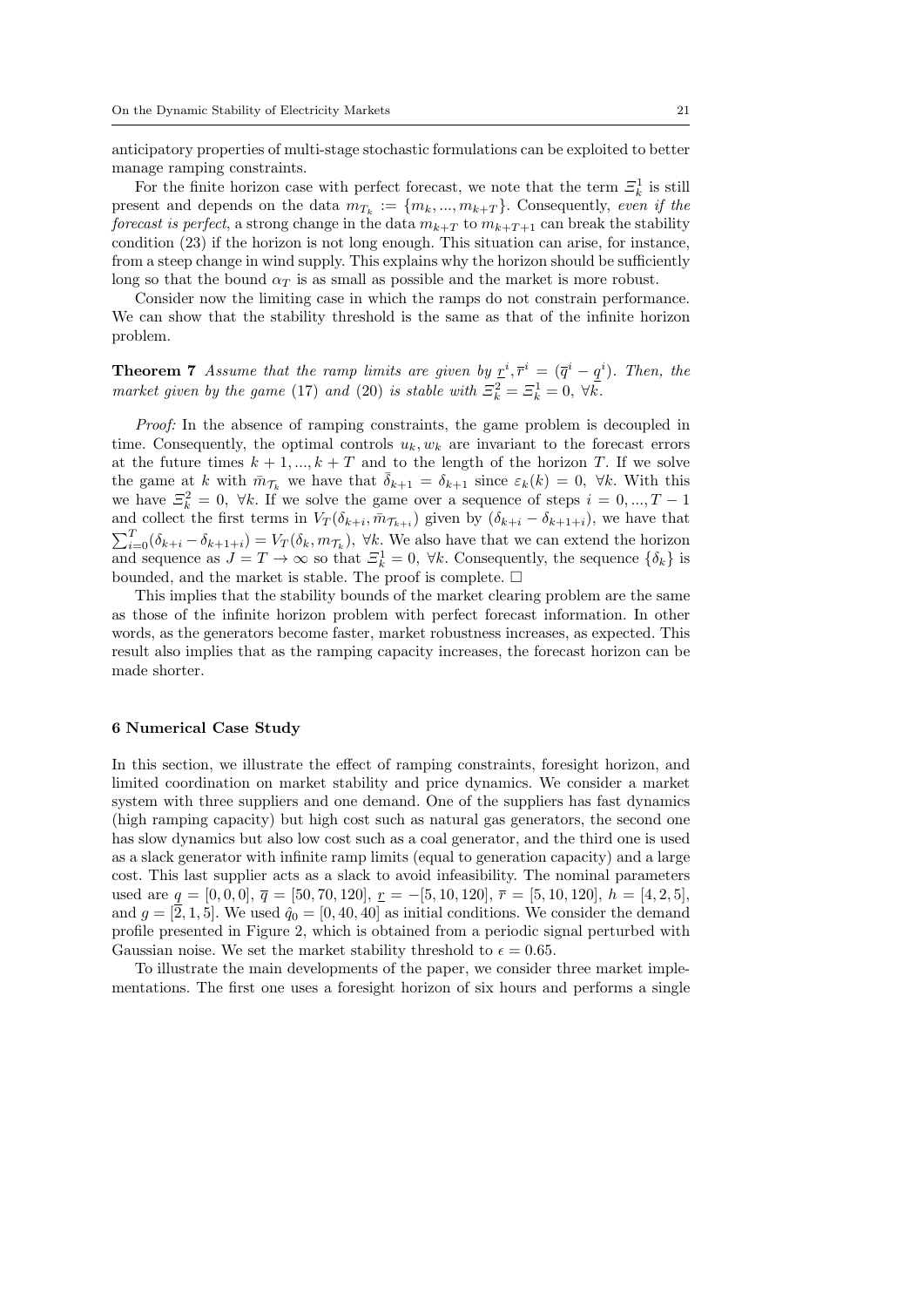

Fig. 2 Demand profile used for numerical case study.

Jacobi-like iteration at each clearing time (incomplete gaming). This implementation is labeled as  $(T = 6Jac)$  and represents current practice. The second implementation uses the same horizon length, but the game is converged to optimality  $(T = 60pt)$ satisfying the stabilizing constraint. The third implementation uses an horizon of 24 hours, and the game is converged to optimality  $(T = 24Opt)$ . To compute the reference social welfare used in the definition of efficiency, we also implemented an unconstrained market clearing procedure.

In Figure 3 we present the profiles of the summarizing state  $\delta_t$  for the three market implementations, in Figure 4 we present efficiency profiles  $\eta_t$ , and in Figure 5 we present the resulting clearing price signals  $p_t$ . From Figure 3 it is clear that the summarizing state obtained from the suboptimal implementation  $T = 6Jac$  is not strictly decreasing during days 1 and 3 and thus its market clearing cost cannot be used as a Lyapunov function. This indicates that the efficiency is crossing the threshold at certain times, as can be observed in Figure 4. This clearly illustrates that incomplete gaming can introduce market instability. The other two control implementations remain stable, but, as expected, a longer foresight horizon improves performance. This is observed from the faster decay of the summarizing state for  $T = 24Opt$  when compared with  $T = 60pt$  and from the efficiency profiles. The efficiencies of  $T = 240pt$  remain farther away from the threshold. This illustrates that the length of the foresight horizon can have important effects on market stability. This is mainly because longer foresights can anticipate and manage ramping constraints more efficiently.

In Figure 5 we observe the spikes in the prices for  $T = 6Jac$  during the first hours of the simulation and during the third day. In particular, note the strong price fluctuations when compared with the optimal unconstrained prices. These prices were obtained from the solution of the unconstrained market clearing problem. Note that in the absence of ramping constraints, the prices remain stable and nearly periodic. On the other hand, when the ramp constraints are active, strong price variations are observed. In particular, during the third day, the prices for  $T = 6Jac$  reach levels of  $150\$/MW$ . The prices of  $T = 24Opt$  stay well below  $100\$/MW$  and much closer to the optimal unconstrained prices. These levels are a consequence of having a longer foresight horizon and converging the game to optimality to ensure that the efficiency is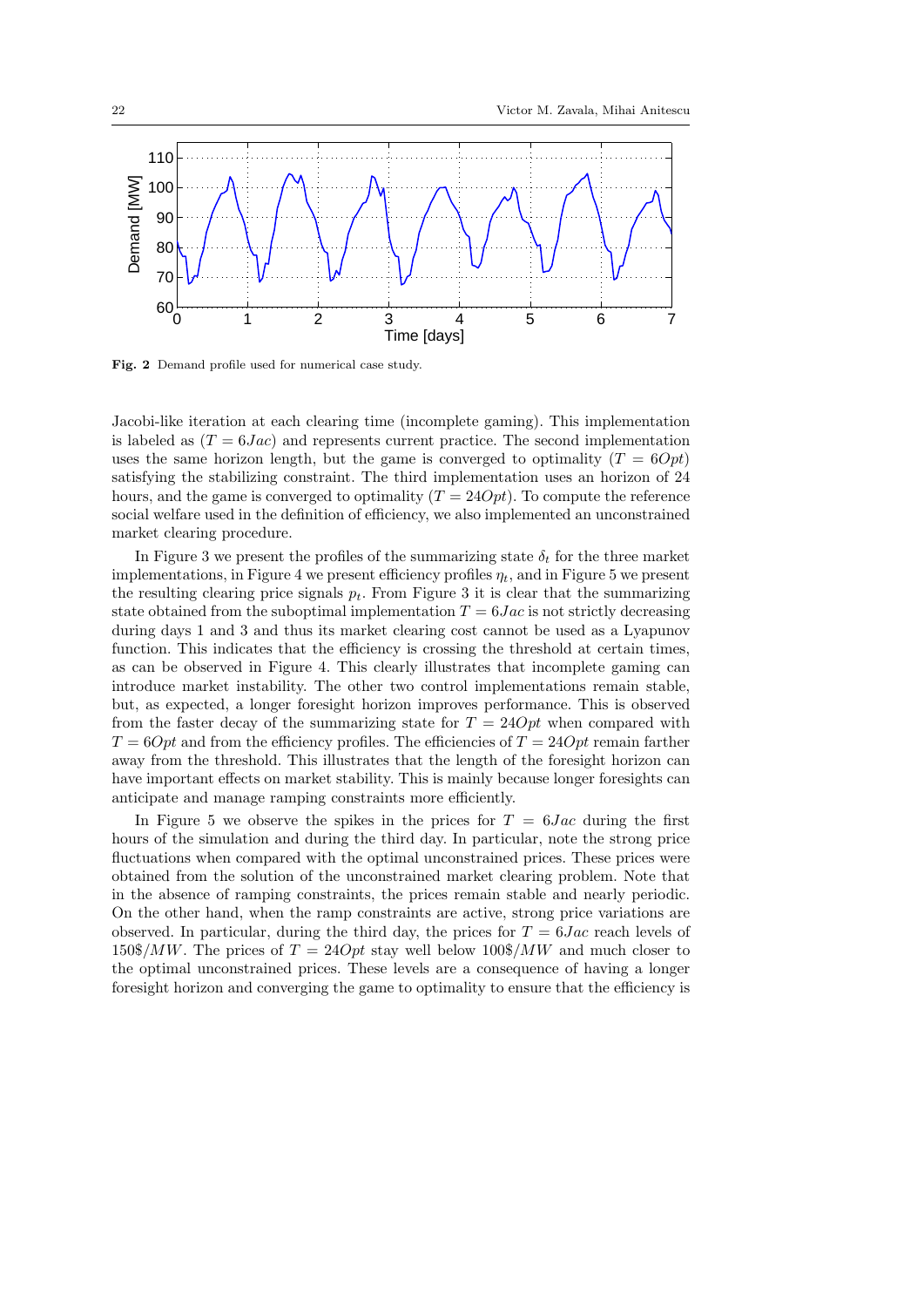above the stability threshold. As a quantitative result, we computed the sum of squared errors  $SSE = \sum_{t} |p_t - \bar{p}_t|^2$  over the entire simulation horizon of 7 days. Here,  $p_t$  are the constrained price signals, and  $\bar{p}_t$  are the unconstrained price signals. For  $T = 6Jac$ we obtained SSE=2.16  $\times$  10<sup>5</sup> while for  $T = 24Opt$  we have SSE=4.19  $\times$  10<sup>4</sup>. This is an improvement of nearly an order of magnitude. We have also observed that performing an extra Jacobi-like iteration for  $T = 6$  Jac stabilizes the prices. In addition, we have observed that extending the horizon of  $T = 24Opt$  does not improve its performance significantly.

In Figure 6 we present price profiles for  $T = 6Jac$  and  $T = 24Opt$  with relaxed ramp constraints. In this case, we increased the ramp limits from their nominal values to  $r = -[10, 20, 120], \bar{r} = [10, 20, 120].$  As can be seen, the price signals for both implementations are close to those of the unconstrained clearing problem. The signals of  $T = 24Opt$  get closer to the unconstrained reference faster because of a combined effect of complete gaming and forecast horizon. In particular, we observe that  $T = 6Jac$  performs well in this case. The reason is that when the ramp limits are relaxed, subsequent gaming solutions become closer to each other. This case illustrates how ramping constraints can have strong effects on efficiency and stability and how alternative market designs can help mitigate those effects.



Fig. 3 Summarizing state for market implementations.

# 7 Conclusions and Future Work

We have established a framework to analyze and design stabilizing market designs. The framework incorporates physical constraints, efficiency concepts, and Lyapunov analysis tools. We explain how market stability issues can arise in current market designs as a result of limited coordination between the ISO and the suppliers and short foresight horizons. The framework is general and can be extended to consider other operational scenarios such as network constraints, forward and real-time markets, strategic behavior, stochastic formulations, and piece-wise supply functions. The key contribution of our work is the notion of incorporating market stability metrics and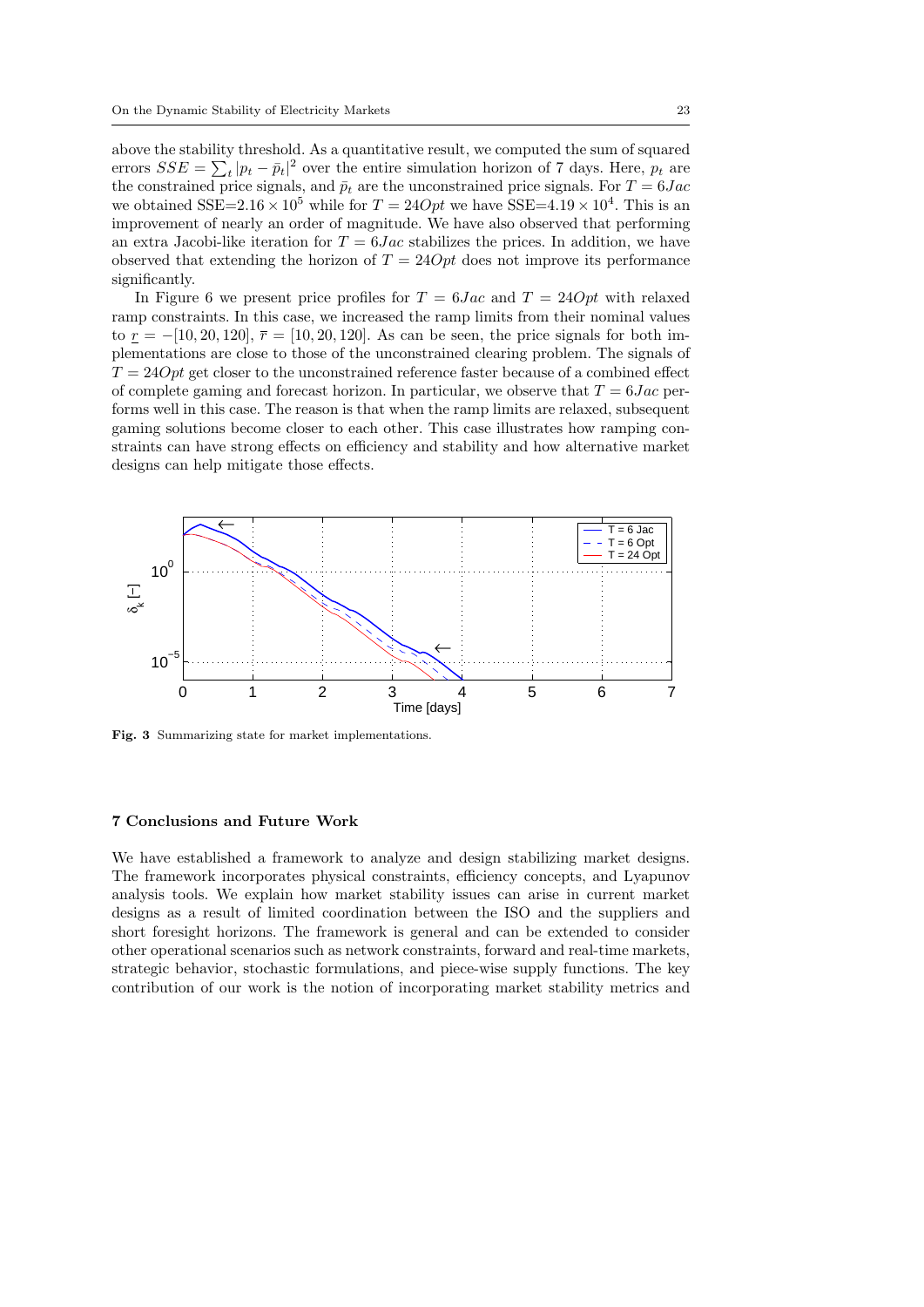

Fig. 4 Efficiencies for market implementations.



Fig. 5 Clearing prices for market implementations.



Fig. 6 Clearing prices for market implementations under relaxed ramp constraints.

constraints in clearing procedures. In particular, the proposed framework proposed to quantify the effect of different physical constraints and clearing practices on market stability.

We highlight that predictive control is a general framework that can capture stability issues under strategic behaviors and other types of physical constraints and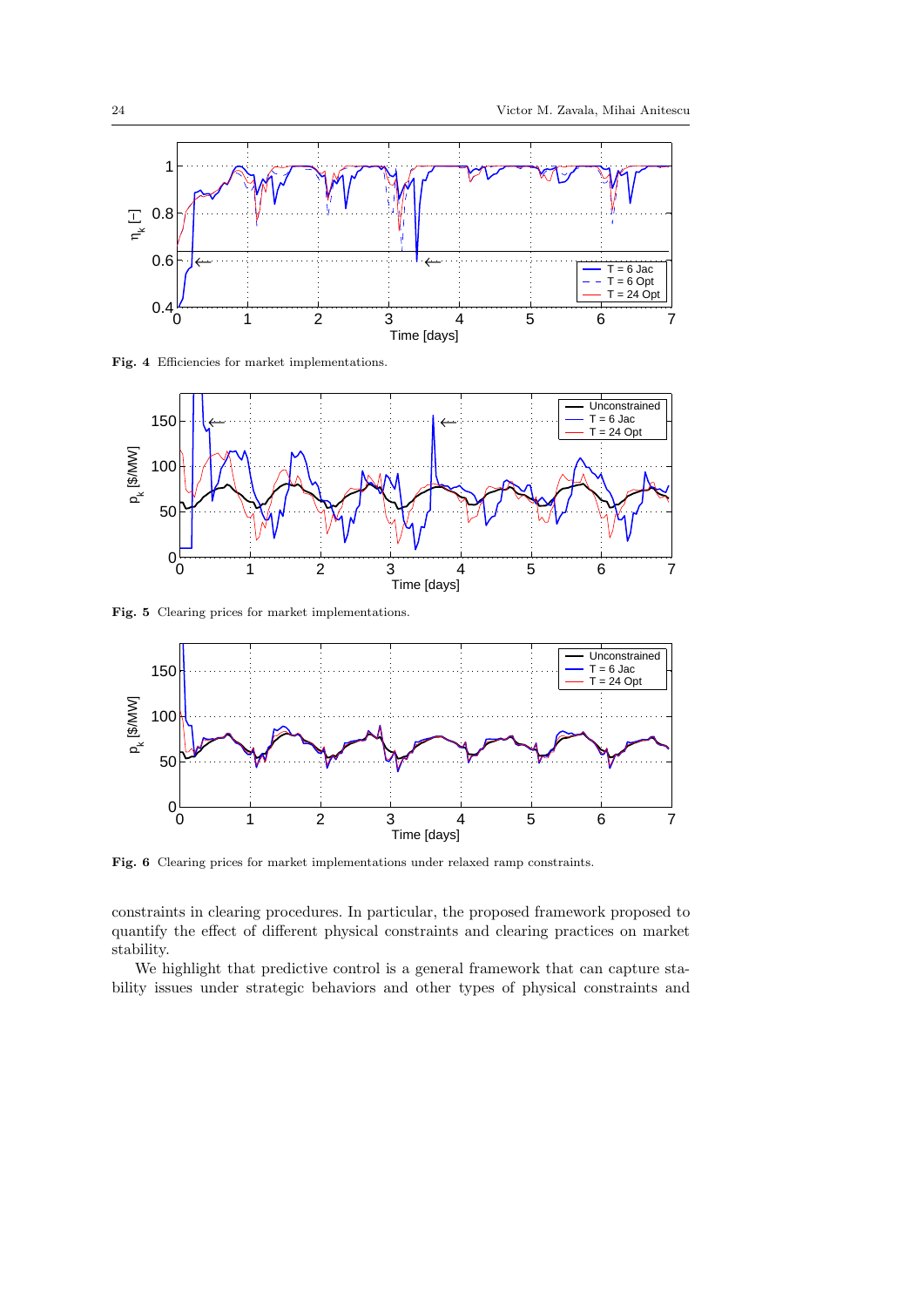decision-making objectives. For instance, strategic behavior under uncertainty can lead to more conservative or aggressive bids that affect pricing signals. Our stability framework can be extended to design clearing procedures that remain robust under different levels of risk aversion or anticipatory behavior. Another issue is the strategic manipulation of physical parameters such as ramp rates [22]. The analysis of this more complicated behaviors leads to theoretically and computationally more challenging formulations such as deterministic and stochastic equilibrium problems with equilibrium constraints (EPECs) [13].

The issue of limited coordination opens the door to several questions regarding appropriate distributed approaches to implement the bidding-clearing procedure in real-time. In particular, distributed iterations cannot be guaranteed to converge [10]. In any of these developments, we believe it is critical to establish a consistent framework as the one presented in this work to design and compare different market designs by characterizing their stabilizing and robustness properties. Finally, it seems necessary to establish formal connections between different market efficiency notions such as price stability as well as allocative and productive efficiencies [3] and to incorporate these metrics in clearing formulations. This can be done, for instance, by considering emission or fuel consumption constraints in the clearing formulation. In particular, we highlight that existing market design studies propose different efficiency metrics but no coherent framework exists to trade-off among them.

# Acknowledgments

This work was supported by the U.S. Department of Energy, under Contract No. DE-AC02-06CH11357.

### A Problem Formulations and Optimality Conditions

#### A.1 Suppliers

For the supplier problem (3) we have the following. Given the prices  $p_t$ ,  $t \in \mathcal{T}$  solve

$$
\min_{b_t^i} \sum_{t \in \mathcal{T}} \left( c_t^i(q_t^i) - p_t \cdot q_t^i \right) \tag{27a}
$$

$$
\text{s.t. } q_t^i = b_t^i \cdot p_t, \ t \in \mathcal{T} \tag{27b}
$$

$$
\underline{q}^i \le q_t^i \le \overline{q}^i, \ t \in \mathcal{T} \tag{27c}
$$

$$
b_t^i \ge 0, \ i \in \mathcal{S}, t \in \mathcal{T}.\tag{27d}
$$

Since this problem is decoupled in time, we can derive its optimality conditions by looking at the Lagrange function at a time instant  $t$ :

$$
\mathcal{L}_t^i(p_t) = c_t^i(q_t^i) - p_t \cdot q_t^i + \lambda^q_t^i \cdot (q_t^i - b_t^i \cdot p_t) \n- \underline{\nu}^q_t^i \cdot (q_t^i - \underline{q}^i) - \overline{\nu}^q_t^i \cdot (\overline{q}^i - q_t^i) - \nu^b_t^i \cdot b_t^i, \ i \in \mathcal{S}, t \in \mathcal{T}.
$$
\n(28)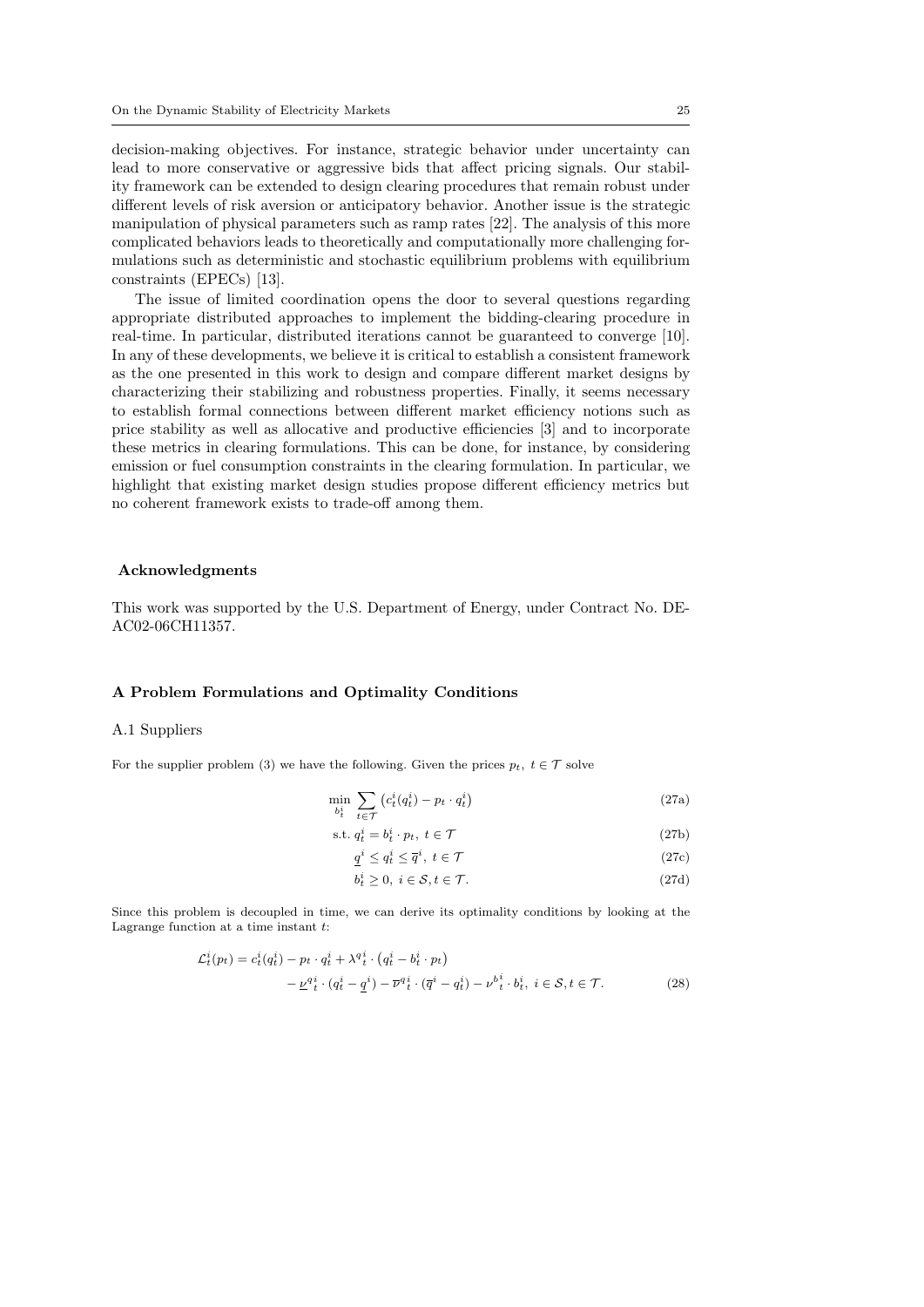The optimality conditions are

$$
\nabla_{q_t^i} \mathcal{L}_t^i(p_t) = h_t^i + g_t^i \cdot q_t^i - p_t + \lambda^q_t^i - \underline{\nu}^q_t^i + \overline{\nu}^q_t^i = 0, \ i \in \mathcal{S}, t \in \mathcal{T}.
$$
 (29a)

$$
\nabla_{b_i^i} \mathcal{L}_t^i(p_t) = -\lambda^q t \cdot p_t - \nu^b t = 0, \ i \in \mathcal{S}, t \in \mathcal{T}
$$
\n(29b)

$$
0 \le \underline{\nu}^q \,^i_t \perp (q^i_t - \underline{q}^i) \ge 0, \ i \in \mathcal{S}, t \in \mathcal{T} \tag{29c}
$$

$$
0 \le \overline{\nu}^q_t^i \perp (\overline{q}^i - q_t^i) \ge 0, \ i \in \mathcal{S}, t \in \mathcal{T}
$$
\n
$$
(29d)
$$

$$
0 \leq \nu_{t}^{b_i^i} \perp b_i^i \geq 0, \ i \in \mathcal{S}, t \in \mathcal{T}.\tag{29e}
$$

and,

$$
q_t^i = b_t^i \cdot p_t = 0, \ i \in \mathcal{S}, t \in \mathcal{T}.
$$
\n
$$
(30)
$$

We note that we can also pose the supplier problem in terms of the quantities  $q_t^i$  and use the supply function  $q_t^i = b_t^i \cdot p_t$  to recover the supply function parameters  $b_t^i$  exogenously. This leads to the following system of equations,

$$
\nabla_{q_t^i} \mathcal{L}_t^i(p_t) = g_t^i \cdot q_t^i - p_t - \underline{\nu}^{q_i} + \overline{\nu}^{q_i} = -h_t^i, \ i \in \mathcal{S}, t \in \mathcal{T}.
$$
\n(31a)

$$
\nabla_{\lambda q}{}_{t}^{i} \mathcal{L}_{t}^{i}(p_{t}) = q_{t}^{i} - b_{t}^{i} \cdot p_{t} = 0, \ i \in \mathcal{S}, t \in \mathcal{T}
$$
\n(31b)

$$
0 \leq \underline{\nu}^{q} \, \underline{i} \perp (q_t^i - \underline{q}^i) \geq 0, \ i \in \mathcal{S}, t \in \mathcal{T} \tag{31c}
$$

$$
0 \le \overline{\nu}^q_t^i \perp (\overline{q}^i - q_t^i) \ge 0, \ i \in \mathcal{S}, t \in \mathcal{T}.
$$
\n
$$
(31d)
$$

We group the decision variables by defining the vectors

$$
\begin{aligned} q^{sT} &= [q_0^1,...,q_0^S,...,q_T^1,q_T^S]^T \\ b^T &= [b_0^1,...,b_0^S,...,b_T^1,b_T^S]^T, \end{aligned}
$$

and  $p = [p_0, ..., p_T]$ . We group all the multipliers into a single vector  $\nu^s$ . Finally, we linearize the system around a given solution  $q^s_*, \nu^*_s, b_*, p_*$  and redefine the increments around the solution as  $q \leftarrow$  $\Delta q, \nu \leftarrow \Delta \nu, b \leftarrow \Delta b$ , and  $p \leftarrow \Delta p$ . Using these modifications, we can pose the above system in condensed form as,

$$
G \cdot q^s - A_p^s \cdot p + A_\nu^s \cdot \nu^s = r_q^s \tag{32a}
$$

$$
A^s_\nu \cdot q^s = r^s_\nu \tag{32b}
$$

$$
q^s + P \cdot b + B \cdot H \cdot p = r_b. \tag{32c}
$$

Where G is a diagonal matrix with entries  $g_t^i$ , B is a diagonal matrix with entries  $b_{t*}^i$ ,  $A_{\nu}^s$  is the Jacobian matrix for the multipliers corresponding to active constraints,  $A_p^s$  is the Jacobian matrix for the prices (exogenous to the suppliers), H is a mapping matrix satisfying  $q^s{}_* = B \cdot H \cdot p_*$ , and P is a diagonal matrix with entries  $p_{t*}$  and satisfying  $P = (I_{\mathcal{S}} \otimes I_{\mathcal{T}}) p_*$ . Finally,  $r_q^s$ ,  $r_\nu^s$  and  $r_b$  are right-hand side vectors.

#### A.2 Unconstrained ISO

For the unconstrained ISO market clearing problem (6) we have that the optimality conditions are decoupled in time as well. The Lagrange function at a time instant  $t$  is given by

$$
\bar{\mathcal{L}}_t(b_t^i) = \sum_{i \in \mathcal{S}} \frac{1}{2 b_t^i} (q_t^i)^2 - \bar{p}_t \left( \sum_{i \in \mathcal{S}} q_t^i - \sum_{j \in \mathcal{C}} d_j^t \right) - \sum_{i \in \mathcal{S}} \underline{\nu} q_t^i \cdot (q_t^i - \underline{q}^i) - \sum_{i \in \mathcal{S}} \overline{\nu} q_t^i \cdot (\overline{q}^i - q_t^i), \ t \in \mathcal{T}.
$$
\n(33)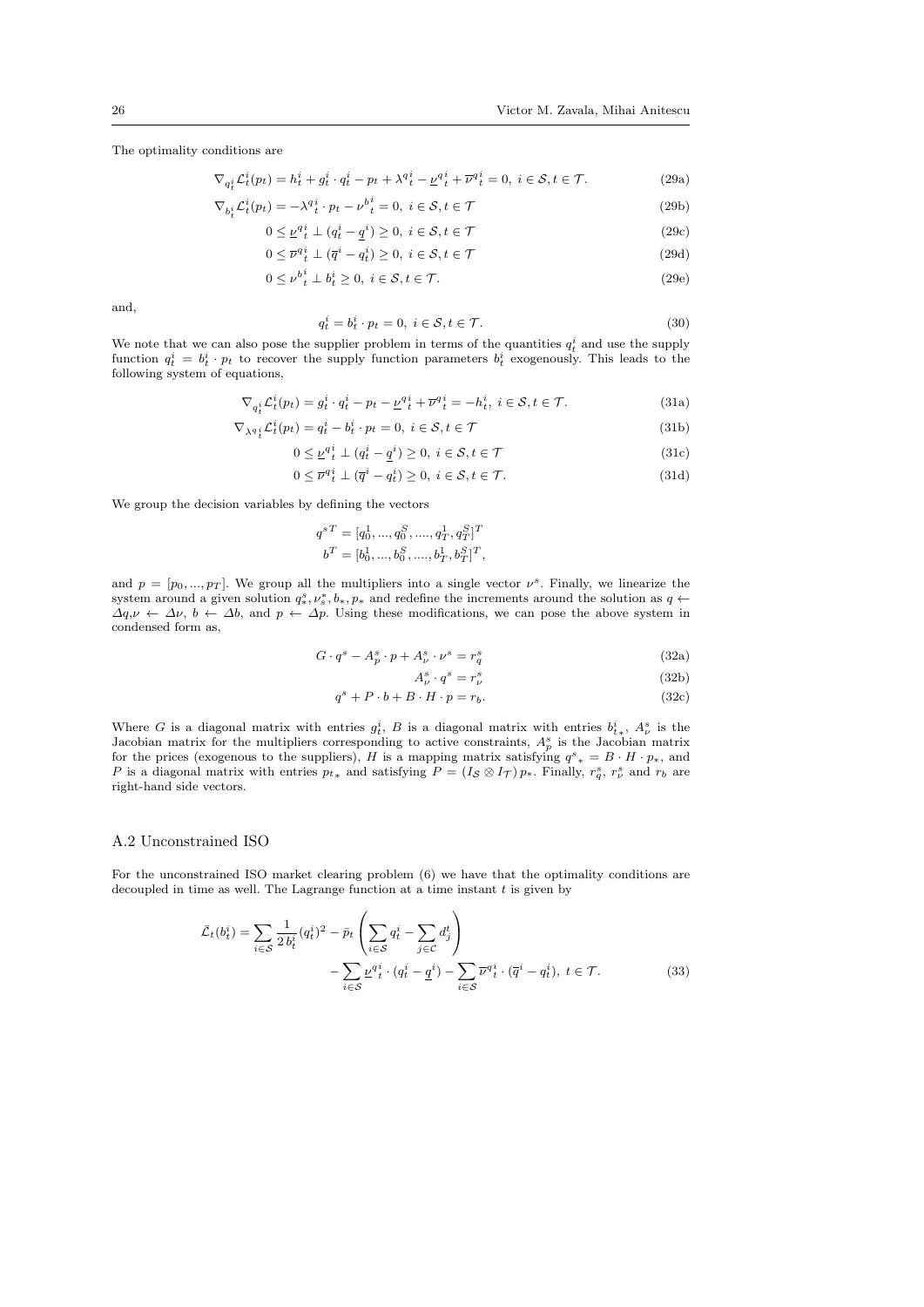The optimality conditions are

$$
\nabla_{q_t^i} \bar{\mathcal{L}}_t(b_t^i) = \frac{1}{b_t^i} q_t^i - p_t - \underline{\nu}_t^{q}_t + \overline{\nu}_t^{q}_t = 0, \ t \in \mathcal{T}
$$
\n(34a)

$$
0 \le \bar{p}_t \perp \left( \sum_{i \in \mathcal{S}} q_t^i - \sum_{j \in \mathcal{C}} d_j^t \right) \ge 0, \ t \in \mathcal{T}
$$
\n(34b)

$$
0 \le \underline{\nu}^{q} \underline{i} \perp (q^i_t - \underline{q}^i) \ge 0, \ i \in \mathcal{S}, t \in \mathcal{T}
$$
\n(34c)

$$
0 \le \overline{\nu}^{q}{}_{t}^{i} \perp (\overline{q}^{i} - q_{t}^{i}) \ge 0, \ i \in \mathcal{S}, t \in \mathcal{T}.
$$
\n
$$
(34d)
$$

# A.3 Constrained ISO

For the ISO problem (11) the Lagrange function is given by

$$
\mathcal{L}(b_t^i) = \sum_{t \in \mathcal{T}} \sum_{i \in \mathcal{S}} \frac{1}{2 b_t^i} (q_t^i)^2 - \sum_{t \in \mathcal{T}} p_t \left( \sum_{i \in \mathcal{S}} q_t^i - \sum_{j \in \mathcal{C}} d_j^t \right) + \sum_{t \in \mathcal{T}^-} \sum_{i \in \mathcal{S}} \lambda_{t+1}^i (q_{t+1}^i - q_t^i - \Delta q_t^i) - \sum_{t \in \mathcal{T}^-} \sum_{i \in \mathcal{S}} \underline{\nu}^{\Delta_t^i} (\Delta q_t^i - \underline{r}^i) - \sum_{t \in \mathcal{T}^-} \sum_{i \in \mathcal{S}} \overline{\nu}^{\Delta_t^i} (\bar{r}^i - \Delta q_t^i) - \sum_{t \in \mathcal{T}} \sum_{i \in \mathcal{S}} \underline{\nu}^q_t^i (q_t^i - \underline{q}^i) - \sum_{t \in \mathcal{T}} \sum_{i \in \mathcal{S}} \overline{\nu}^q_t^i (\overline{q}^i - q_t^i) + \sum_{i \in \mathcal{S}} \lambda_k^i (q_k^i - \hat{q}_k^i).
$$
 (35)

The optimality conditions are

$$
\nabla_{q_T^i} \mathcal{L} = \frac{1}{b_T^i} q_T^i - p_T + \lambda_T^i - \underline{\nu}^q t + \overline{\nu}^q t = 0, \ i \in \mathcal{S}
$$
\n(36a)

$$
\nabla_{q_t^i} \mathcal{L} = \frac{1}{b_t^i} q_t^i - p_t + \lambda_t^i - \lambda_{t+1}^i - \underline{\nu}_t^{q^i} + \overline{\nu}_t^{q^i} = 0, \ i \in \mathcal{S}, t \in \mathcal{T}^-
$$
 (36b)

$$
\nabla_{\Delta q_t^i} \mathcal{L} = -\lambda_{t+1}^i - \underline{\nu}^{\Delta_t^i} + \overline{\nu}^{\Delta_t^i} = 0, \ i \in \mathcal{S}, t \in \mathcal{T}^-
$$
\n
$$
\nabla \cdot \underline{\nu} = \underline{\nu}^i, \quad \underline{\nu}^i, \quad \Delta \nu^i = 0, \ i \in \mathcal{S}, \ \underline{\tau} \subset \mathcal{T}^- \setminus \{k\}
$$
\n(36c)

$$
\nabla_{\lambda_{t+1}^i} = q_{t+1}^i - q_t^i - \Delta q_t^i = 0, \ i \in \mathcal{S}, \ \in \mathcal{T}^- \setminus \{k\} \tag{36d}
$$

$$
\nabla_{\lambda_0^i} = q_0^i - \hat{q}_k^i = 0, \ i \in \mathcal{S}
$$
\n<sup>(36e)</sup>

$$
0 \le p_t \perp \left( \sum_{i \in \mathcal{S}} q_t^i - \sum_{j \in \mathcal{C}} d_j^t \right) \ge 0, \ t \in \mathcal{T}
$$
\n(36f)

$$
0 \leq \overline{\nu}^{\Delta^i}_t \perp \overline{r}^i - \Delta q^i_t \geq 0, \ i \in \mathcal{S}, t \in \mathcal{T}^-
$$
\n(36g)

$$
0 \leq \underline{\nu}^{\Delta^i_t} \perp \Delta q^i_t - \underline{r}_i \geq 0, \ i \in \mathcal{S}, t \in \mathcal{T}^-
$$
\n(36h)

$$
0 \le \overline{\nu}^q \, \frac{i}{t} \perp \overline{q}^i - q \, \frac{i}{t} \ge 0, \ i \in \mathcal{S}, t \in \mathcal{T}
$$
\n
$$
(36i)
$$
\n
$$
0 \le a^i \perp \ldots \stackrel{i}{t} \ge 0, \ i \in \mathcal{S}, t \in \mathcal{T}
$$
\n
$$
(26i)
$$

$$
0 \le \underline{\nu}^q \, \underline{i} \perp \underline{q} \, \underline{i} - \underline{q}^i \ge 0, \ i \in \mathcal{S}, t \in \mathcal{T}.\tag{36j}
$$

We can pose the above system in block form and couple to the suppliers system by using the following modifications. We eliminate variables  $\Delta q_i^i$ , we define variable  $q^I$  and multiplier vectors  $\nu^I$  and note the coupling with the suppliers problems through the variables  $p$  and  $b$ . Finally, by linearizing around a given solution  $q_*^I, \nu^I, p_*, b_*,$  we obtain the following system,

$$
B^{-2} \cdot b + B^{-1} \cdot q^I + A_p^I \cdot p + A_{\nu}^I \cdot \nu_I = r_q^I \tag{37a}
$$

$$
A_p^I \cdot q = r_p^I \tag{37b}
$$

$$
A^I_\nu \cdot q = r^I_\nu. \tag{37c}
$$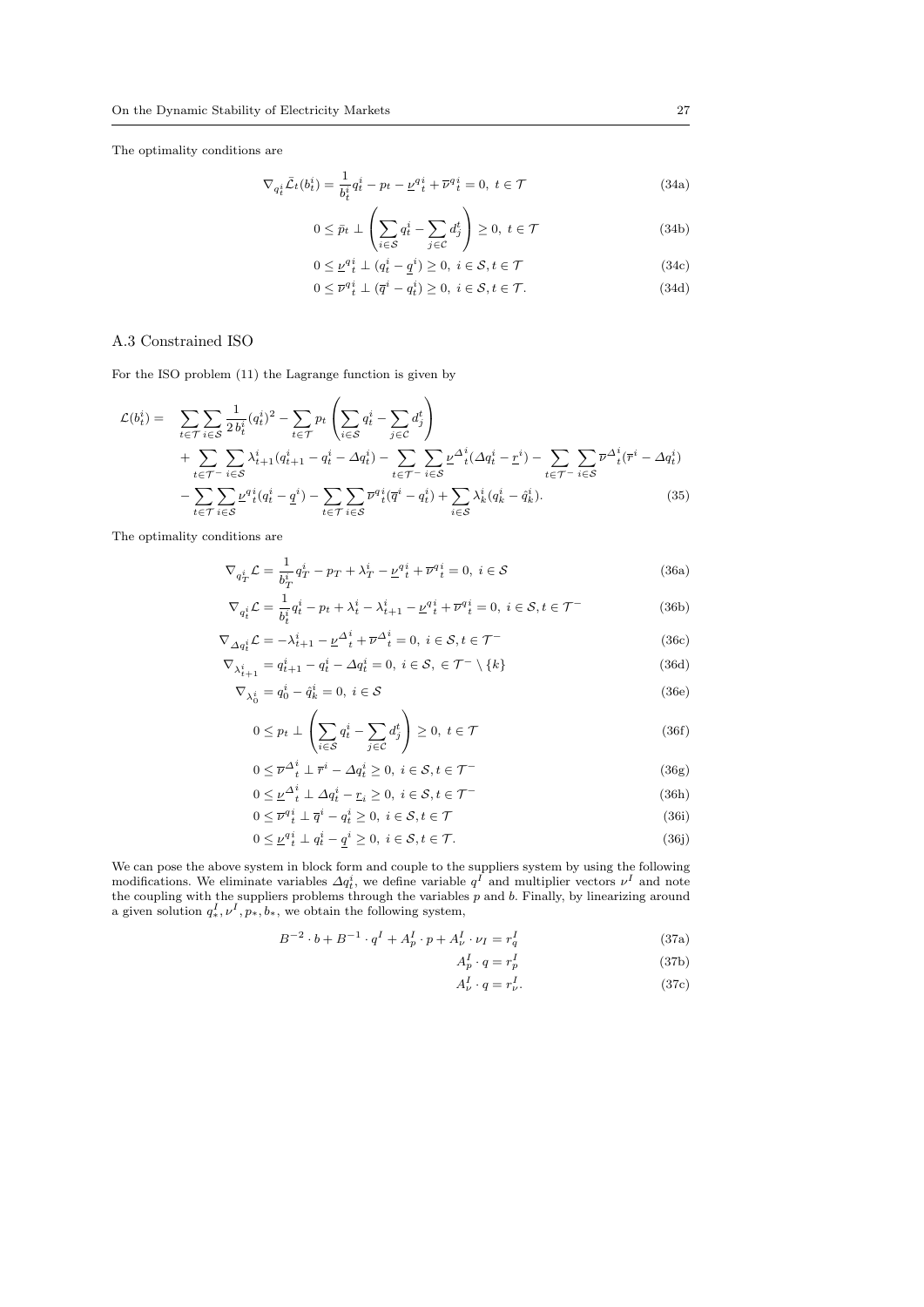Here, B is a diagonal matrix with entries  $b_{t*}^i$ ,  $A_p^I$  is the Jacobian with respect to the prices,  $A_\nu^I$  is the Jacobian with respect to the ISO multipliers, corresponding to the active constraints, and  $r_q^I, r_p^I$  and  $r_{\nu}^{I}$  are right-hand side vectors.

# A.4 Stabilizing ISO

The stabilizing ISO formulation (20) can be written as

$$
\min_{q_t^i, \Delta q_t^i} \delta_T \tag{38a}
$$

$$
\text{s.t. } \varphi_t = \sum_{i \in \mathcal{S}} \frac{1}{2 b_t^i} (q_t^i)^2, \quad t \in \mathcal{T}_k \tag{38b}
$$

$$
\varphi_t \cdot \eta_t = \bar{\varphi}_t, \quad t \in \mathcal{T}_k \tag{38c}
$$

$$
\eta_t \ge \epsilon, \ t \in \mathcal{T}_k \tag{38d}
$$

$$
\delta_{t+1} = (1 - (\eta_{t+1} - \epsilon)) \cdot \delta_t, \ t \in \mathcal{T}_k^-
$$
\n(38e)

$$
\sum_{i \in S} q_t^i \ge \sum_{j \in C} d_j^t, \ t \in \mathcal{T}_k \tag{38f}
$$

$$
q_{t+1}^i = q_t^i + \Delta q_t^i, \ i \in \mathcal{S}, t \in \mathcal{T}_k^-
$$
\n
$$
(38g)
$$

$$
\underline{r}^i \le \Delta q_t^i \le \overline{r}^i, \ i \in \mathcal{S}, t \in \mathcal{T}_k^-
$$
\n(38h)

$$
\underline{q}^i \le q_t^i \le \overline{q}^i, \ i \in \mathcal{S}, t \in \mathcal{T}_k \tag{38i}
$$

$$
q_k^i = \hat{q}_k^i, \delta_k = \hat{\delta}_k, \ i \in \mathcal{S}.\tag{38}
$$

#### References

- 1. F.L. Alvarado and R. Rajaraman. Understanding price volatility in electricity markets. In System Sciences, 2000. Proceedings of the 33rd Annual Hawaii International Conference on, page 5 pp., jan. 2000.
- 2. Ismael Arciniegas, Chris Barrett, and Achla Marathe. Assessing the efficiency of us electricity markets. Utilities Policy, 11(2):75 – 86, 2003.
- 3. R. Baldick, U. Helman, B.F. Hobbs, and R.P. O'Neill. Design of efficient generation markets. Proceedings of the IEEE, 93(11):1998 –2012, nov. 2005.
- 4. R. Baldick and W. Hogan. Capacity constrained supply function equilibrium models of electricity markets: Stability, nondecreasing constraints, and function space iterations. In University of California Energy Institute, 2002.
- 5. E. Bompard, E. Carpaneto, G. Chicco, and G. Gross. The role of load demand elasticity in congestion management and pricing. In Power Engineering Society Summer Meeting, 2000. IEEE, volume 4, pages 2229 –2234 vol. 4, 2000.
- 6. J. F. Bonnans and A. Ioffe. Second-order sufficiency and quadratic growth for nonisolated minima. Mathematics of Operations Research, 20(4):pp. 801–817, 1995.
- 7. S. Borenstein. Electricity markets: Understanding Californias restructuring disaster. Journal of Economic Perspectives, 16(1):191–211, 2002.
- 8. I.-K. Cho and S. P. Meyn. Efficiency and marginal cost pricing in dynamic competitive markets with friction. Theoretical Economics, 5(2):215–239, 2010.
- 9. M. Diehl, R. Amrit, and J.B. Rawlings. A lyapunov function for economic optimizing model predictive control. Automatic Control, IEEE Transactions on, 56(3):703 –707, march 2011.
- 10. F. Facchinei and C. Kanzow. Generalized Nash equilibrium problems. 4OR, 5:1859–1867, 2007.
- 11. F. Facchinei and J-S. Pang. Finite Dimensional Variational Inequalities and Complementarity Problems: Vols I and II. Springer-Verlag, New York., 2003.
- 12. Lester Hadsell and Hany A. Shawky. Electricity price volatility and the marginal cost of congestion: An empirical study of peak hours on the nyiso market, 2001-2004. The Energy Journal, 27(2):157–180, 2006.